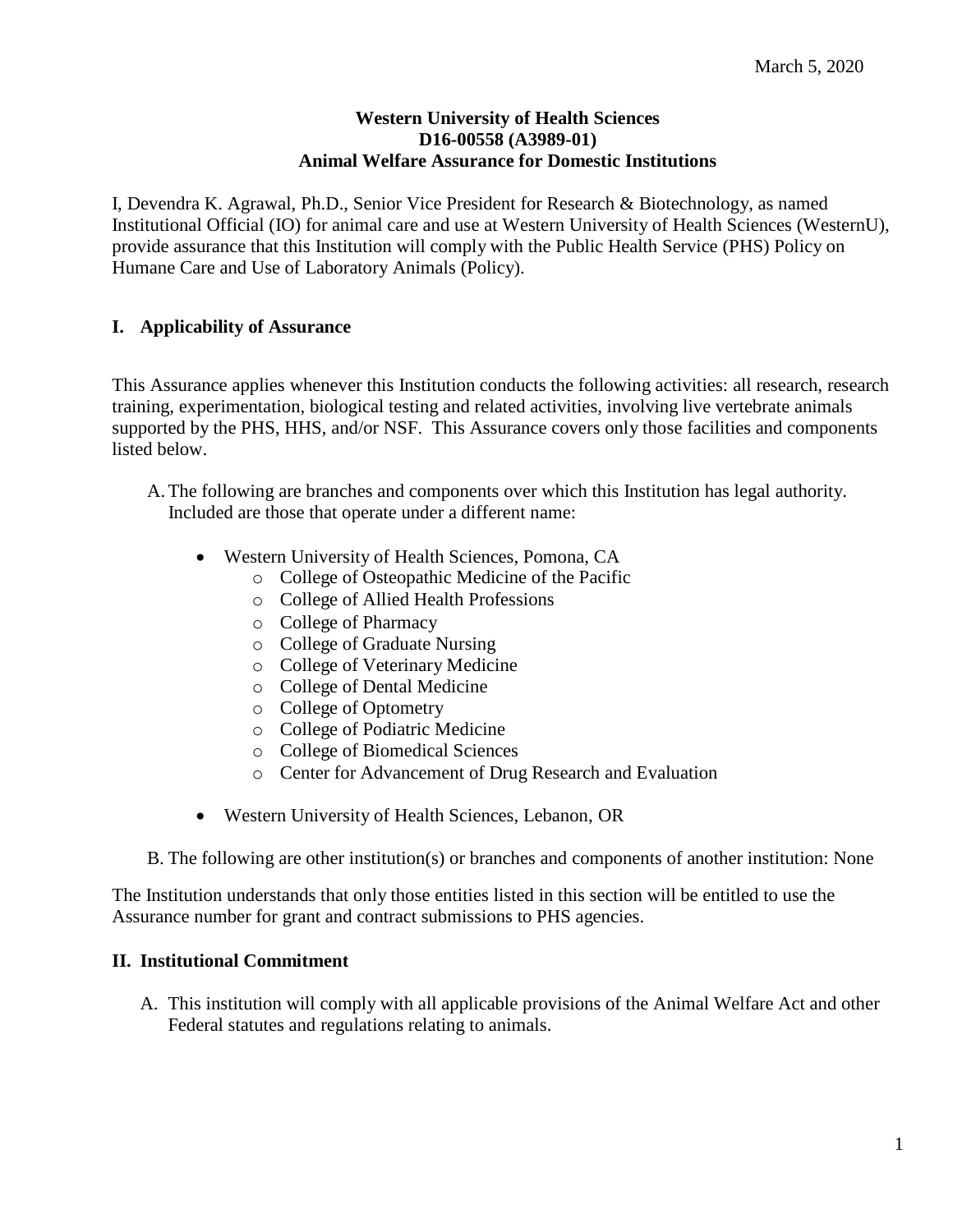- B. This institution is guided by the "U.S. Government Principles for the Utilization and Care of Vertebrate Animals Used in Testing, Research, and Training."
- C. This institution acknowledges and accepts responsibility for the care and use of animals involved in activities covered by the Assurance. As partial fulfillment of this responsibility, this institution will ensure that all individuals involved in the care and use of laboratory animals understand their individual and collective responsibilities for compliance with this Assurance and other applicable laws and regulations pertaining to animal care and use.
- D. This institution has established and shall maintain a program for activities involving animals according to the most recent edition of the Guide for the Care and Use of Laboratory Animals (*Guide*).
- E. This Institution agrees to ensure that all performance sites engaged in activities involving live vertebrate animals under consortium (sub-award) or subcontract agreements have an Animal Welfare Assurance and that the activities have Institutional Animal Care and Use Committee (IACUC) approval.

# **III. Institutional Program for Animal Care and Use**

- A. The lines of authority and responsibility for administering the program and ensuring compliance with the PHS policy, both at the Pomona, CA, and Lebanon, OR, campuses, are as follows: The IACUC, the veterinarians, the Director of Animal Resources at the Pomona campus and the Coordinator of Animal Resources at the Lebanon campus report directly to the Senior Vice President for Research & Biotechnology who shall serve as the IO for the purpose of this Assurance. The IO reports directly to the President/Chief Executive Officer of the Institution.
- B. The qualifications, authority and percent of time contributed by the veterinarian(s) who will participate in the program are as follows:

## **1) David L. Wolf, DVM, Ph.D (Institutional Veterinarian; Attending Veterinarian for Pomona Campus)**

Qualifications:

• Degrees: MSc (1979), Hebrew University Jerusalem, Israel; Ph.D. (1985), Biology, Weizmann Institute of Science, Rehovot, Israel; DVM (1999), School of Veterinary Medicine, UC David, Davis, CA

Training or experience in laboratory animal medicine or in the use of the species at the institution: Dr. Wolf has more than 35 years of biomedical research experience and over 20 years of experience in laboratory animal medicine including two years of residency training at the UC Davis School of Veterinary Medicine and the California National Primate Research Center. Dr. Wolf is licensed to practice veterinary medicine in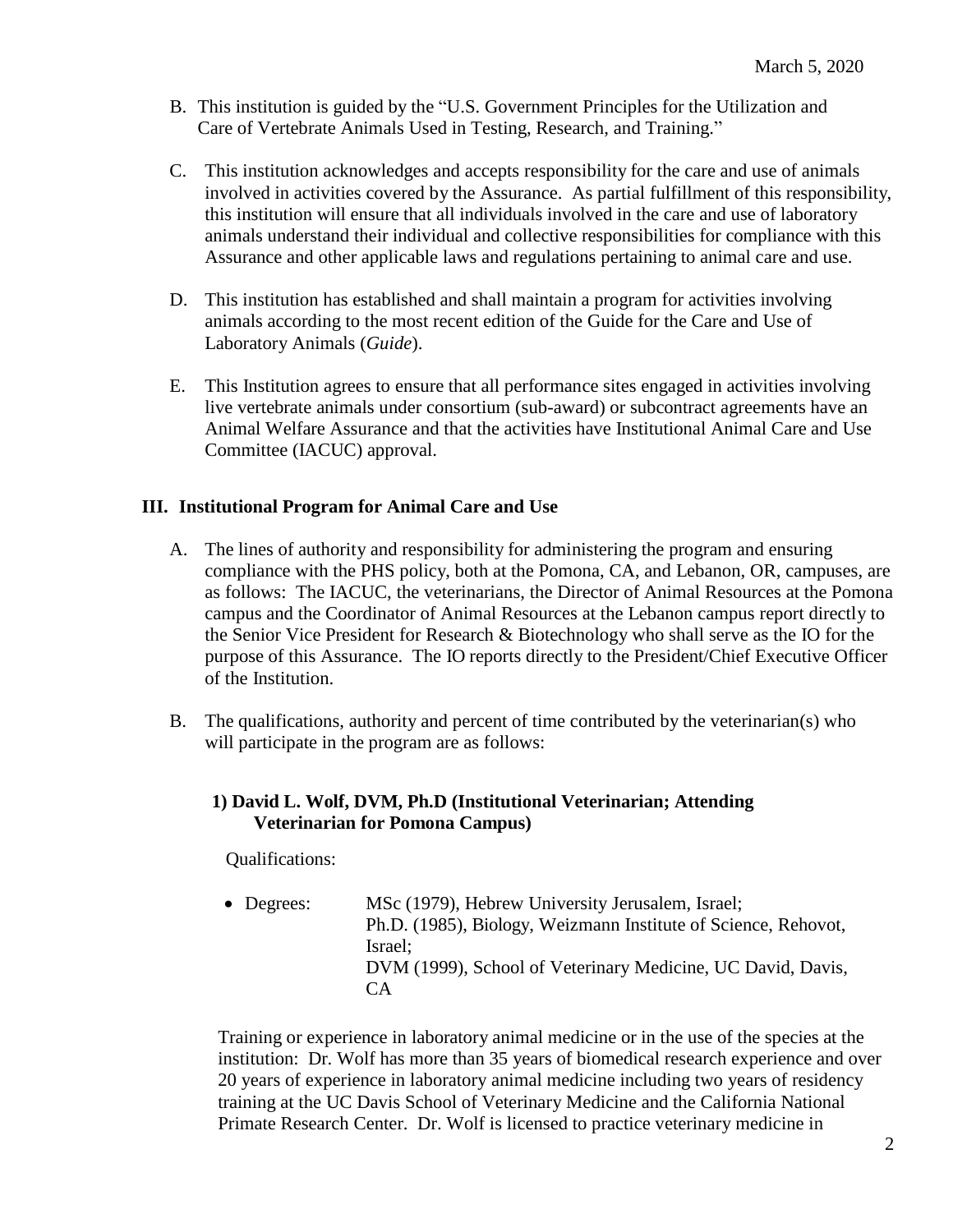March 5, 2020 California and is USDA accredited. He began serving as the Institutional Veterinarian for Western University of Health Sciences in January of 2020.

- Authority: Dr. Wolf is the Institutional Veterinarian for WesternU's Pomona, CA, and Lebanon, OR, campuses and has IO-delegated program authority and responsibility for the Institution's animal care and use program including access to all animals at both campuses. Dr. Wolf also serves as the Attending Veterinarian for the Pomona, CA, campus.
- Time contributed to program: Dr. Wolf contributes 50% of his time to the Western University of Health Sciences animal care and use program. He is a voting member of the IACUC and, when not on campus, he is available via phone and e-mail for consultation with PIs, staff and administrators, protocol review and other activities associated with the animal research enterprise.
- **2) Dr. Gagandeep Kaur** serves as the back-up veterinarian for Dr. Couto.

Qualifications:

- Degrees: Bachelor of Veterinary Science and Animal Husbandry, Punjab Agricultural University, India, July, 2005 DVM, Educational Commission for Foreign Veterinary Graduates, 2009 Ph.D. Physiology (Neurophysiology), Kent State University, Kent, OH, 2009
- Training or experience in laboratory animal medicine or in the use of the species at the institution: Dr. Kaur is an Assistant Professor of Physiology at WesternU and has four years of experience working with Syrian hamsters obtained during her dissertation research. She also has IACUC-approved protocols working with dogs, cats and laboratory mice and she spent three years in private practice at Stow Kent Animal Hospital in Kent, Ohio, working with dogs and cats. Dr. Kaur reports to Dr. Couto.

## **3) Dr. Heather Sidener, DVM, DACLAM (AV for Lebanon Campus)**

Qualifications:

• Degrees: DVM, College of Veterinary Medicine, Washington State University (2000)

B.S., University of Alaska, Fairbanks, AK (1995), Biology Cum Laude

• Training or experience in laboratory animal medicine or in the use of the species at the institution: Following her Bachelor of Science degree, Dr. Sidener received her DVM degree at the Washington State University, College of Veterinary Medicine, in 2000. With this training, Dr. Sidener served as small animal clinician at Sacajawea Health Care for Pets, Federal Way, WA, and Magnolia Veterinary Hospital, Seattle, WA (2000-2004); Lab Animal Resources Support Supervisor and Veterinary Services Supervisor t SNBL, Everett, WA (2005-2012); and currently as Department Head, Clinical Medicine Unit at the Oregon National Primate Research Center in Beaverton, WA, since 2012.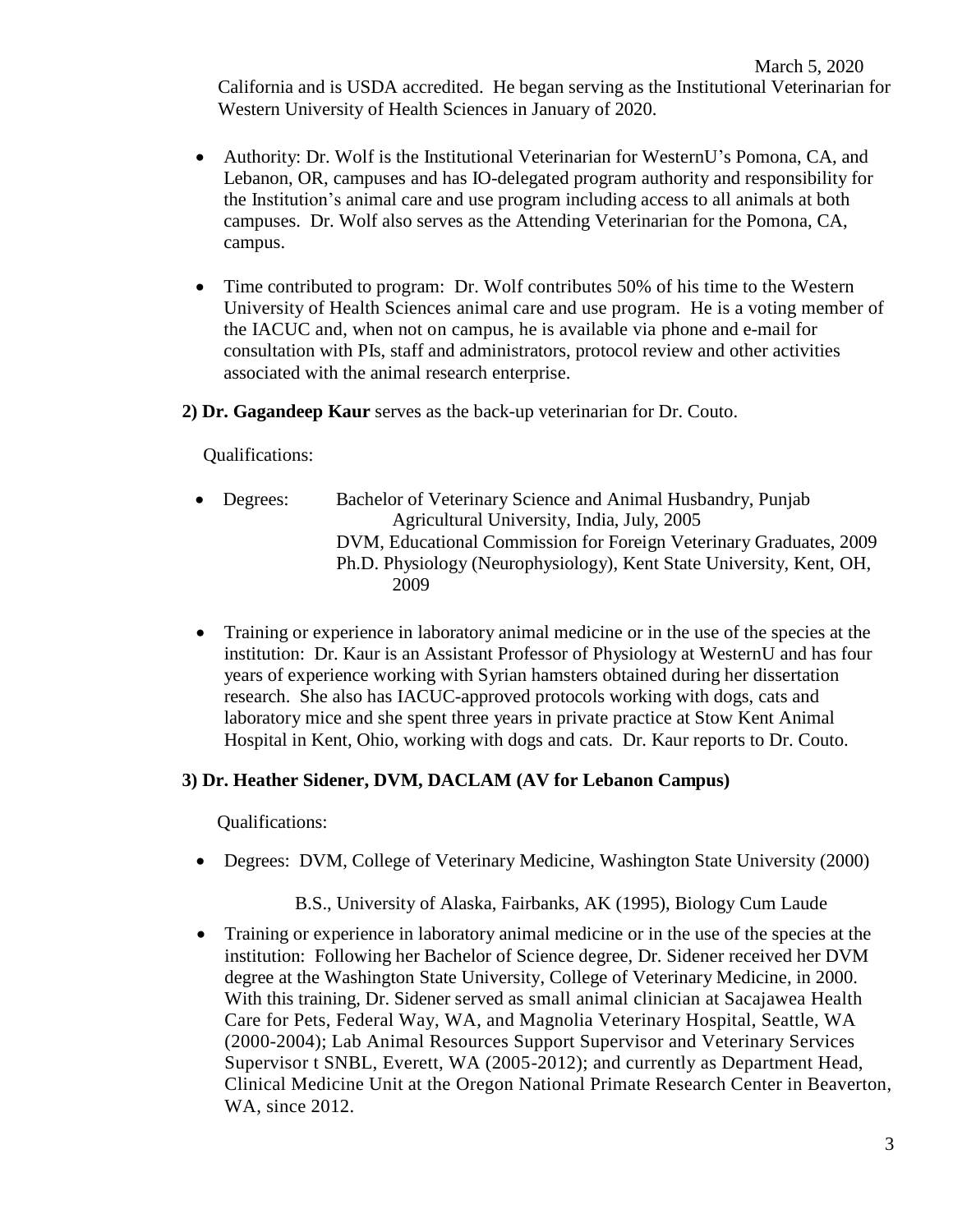Authority:

**Dr. Heather Sidener** has IO-delegated program authority and responsibility for the Institution's animal care and use program at the Lebanon, OR, campus where she serves as the Attending Veterinarian and has access to all animals there. Dr. Sidener reports directly to Dr. Marcelo Couto, the Institutional Veterinarian.

Time contributed to program: Estimated and contracted time for Dr. Sidener in performance of her duties as Attending Veterinarian at the Lebanon, OR, facility represents 40 hours of on-site service per year with provisions in the contract for additional time as needed.

**4) Dr. Brandy Dozier, DVM, DACLAM** serves as the back-up veterinarian at the Lebanon campus and reports directly to Dr. Sidener.

Qualifications:

- Degrees: DVM, Virginia-Maryland College of Veterinary Medicine (2012)
	- B.S., Roanoke College, Salem, VA (2002); Major Biology Cum Laude
- •Training or experience in laboratory animal medicine: Dr. Dozier is currently Assistant Veterinarian, Clinical Medicine Unit, at the Oregon National Primate Research Center in Portland, OR, and has complete internship and externship programs at the National Heart, Lung, and Blood Institute, Bethesda, MD; Wake Forest University Primate Center, Winston-Salem, NC; and Eastern Virginia Medical School, Norfolk, VA.
- C. The IACUC at this Institution is properly appointed in accordance with PHS Policy IV.A.3.a. and is qualified through experience and expertise of its members to oversee the Institution's animal care and use program and facilities. The IACUC consists of at least 5 members and its membership meets the composition requirements of PHS Policy IV.A.3.b. Attached is a list of the chairperson and members of the IACUC and names, degrees, profession, titles or specialties and institutional affiliations (see Appendix A).
- D. The IACUC shall:
	- 1. Review at least once every six months the Institution's program for humane care and use of animals, using the most recent edition of the *Guide* as a basis for evaluation. The IACUC procedures for conducting semiannual program reviews are as follows: The IACUC Chair, in consultation with the committee, shall schedule all program reviews at least every six months. The review team shall consist of at least two committee members. All IACUC members are invited to participate in the semiannual program review. The team shall conduct a routine program review using a standardized format based on the Office of Laboratory Animal Welfare (OLAW) Program Review Checklist template.
	- 2. Inspect at least once every six months all of the Institution's animal facilities, including satellite facilities and animal surgical sites, using the most recent edition of the *Guide* as a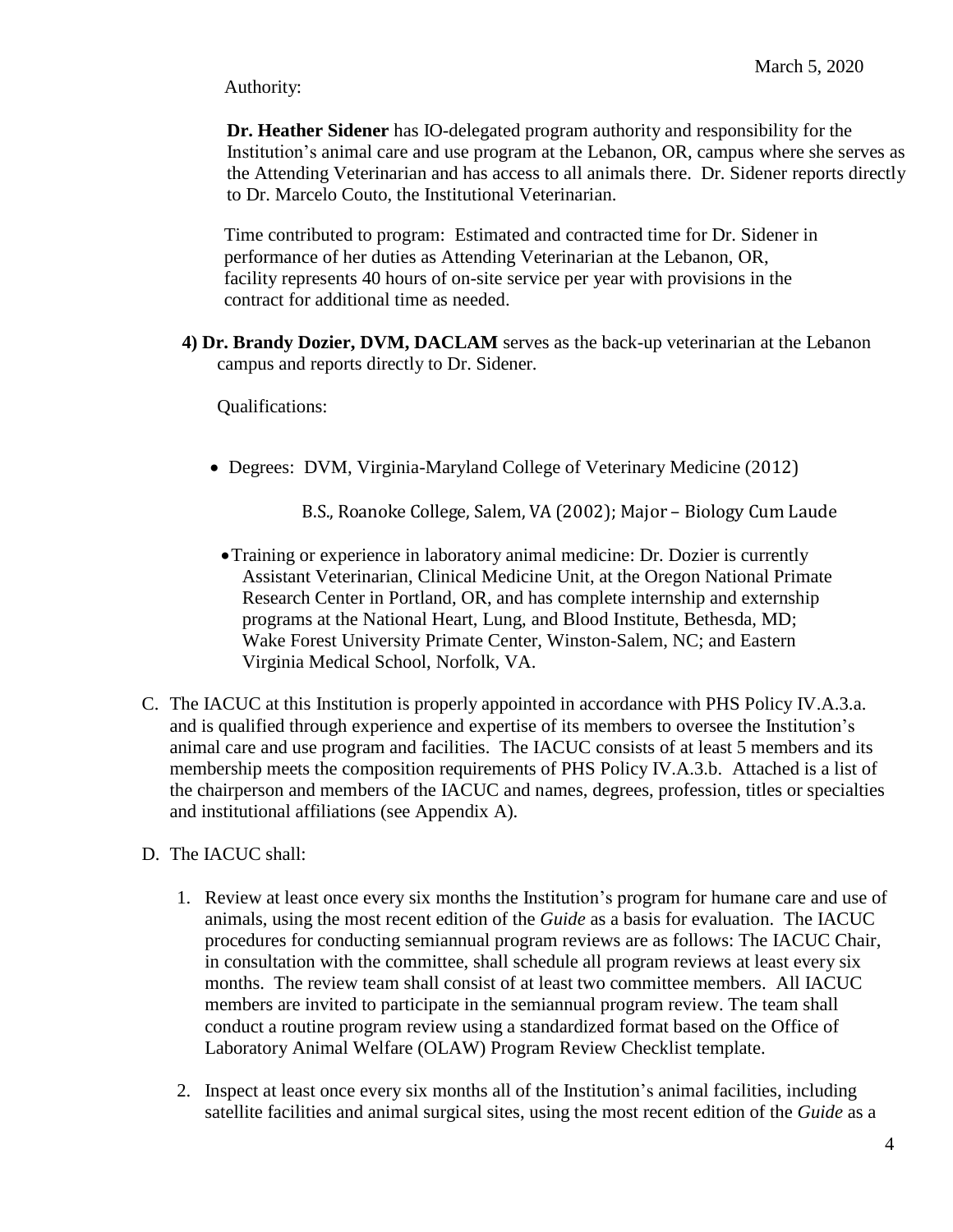basis for evaluation. The IACUC procedures for conducting semiannual facility inspections are as follows: The IACUC Chair, in consultation with the committee, shall schedule all facilities inspections at least every six months. All IACUC members are invited to participate in the semiannual facility inspection.

The inspection team shall consist of at least two committee voting members; all members wishing to attend are included in the team. Outside consultants on animal care, housing, medical care, etc., shall be invited as deemed necessary. The team shall conduct a routine inspection using a standardized format derived from the OLAW Review Checklist template.

During inspections, facility personnel shall be advised of apparent deficiencies. Their input shall be included in the IACUC's assessment of the issue in question.

3. Prepare reports of the IACUC evaluations according to PHS Policy at IV.B.3. Notes from inspections, along with completed checklists, shall be used to prepare final reports to the IO. A quorum of the IACUC shall review, approve and sign the final report. A quorum is defined by IACUC Policy 2016-054, "Establishing a Quorum and Voting", as a simple majority  $(50\% + 1)$  of the voting members of the IACUC. If the IACUC has an odd number of members, the number of members that must be present to constitute a quorum shall be determined by taking half of the total number of voting members and rounding up to the next whole number  $+1$ . Official business requiring a vote shall not be conducted unless a quorum, as defined above, is present. Members who recuse themselves shall not contribute to a quorum. If a recusal results in the loss of a quorum, any business under consideration that led to the recusal shall be tabled until a quorum is present. A simple majority of votes

by the voting members present and eligible to vote shall determine a decision. The committee Chair contributes to the quorum but shall not vote except to break a tie.

An addendum shall be added to the report for minority views. If there are no minority views, it shall be so stated in the report. The IACUC Chair shall present the final report to the IO. The reports shall include categorization of any deficiencies (acceptable vs. minor vs. significant) according to USDA and PHS policy and regulations, a plan and timetable for their correction and contingencies if deficiencies cannot be corrected. If a deficiency is noted during the facilities inspection, the IACUC shall identify on the report the person responsible for correcting the deficiency. This person shall then be contacted in writing by the Director of Animal Resources or the IACUC Chair and informed of the deficiency. A reasonable and mutually agreeable timeline for correction shall be established at this point. The Director of Animal Resources shall then notify the IACUC Chair when the deficiency is corrected and the Chair shall note this date on the report. If the deficiency is not corrected by the stated deadline, the IACUC Chair shall so notify the IO for further action. If a deficiency is noted during the program evaluation, the IACUC Chair shall bring the issue before the IACUC for discussion and recommendations. These recommendations shall then be presented, in writing, to the IO for corrective action. The report shall also identify any IACUC-approved departures from the provisions of the most recent edition of the *Guide*, the PHS Policy or the Animal Welfare Act regulations along with a statement of the reasons for each departure. The IO shall contact relevant agencies when federally or independently funded projects are involved or impacted. Annually, the IO shall notify OLAW of inspection and final report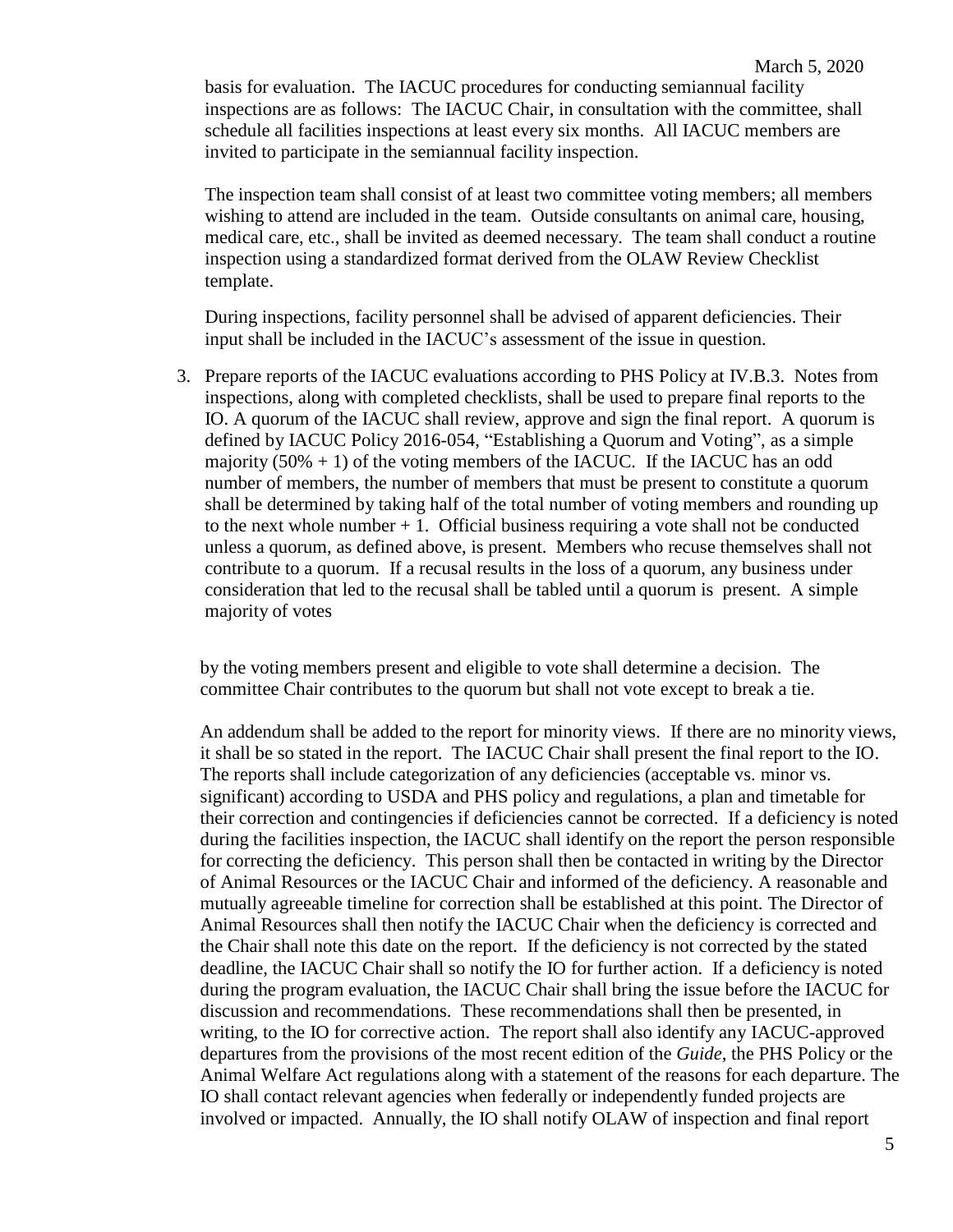dates in a format acceptable to OLAW.

4. Review concerns involving the care and use of animals at the institution. The IACUC procedures for reviewing concerns are as follows:

#### **Commitment:**

WesternU's President, Provost and IO advocate the finest animal care and assure the public, researchers, employees and students that there is a true desire to investigate allegations of mistreatment or noncompliance. The IACUC and veterinary staff fully support this philosophy. Under no circumstances shall reporting such instances be detrimental to an individual's standing within the Institution; indeed, this action is provided protection under the law (9 CFR, Part 2, Subpart C 2.32 (c)(4)). The complaint reporting procedure and contact names shall be posted in each facility conducting research on or housing research animals.

#### **Reporting procedure:**

Placards containing phone and e-mail contact information for the IO, the IACUC Chair, the Attending Veterinarian and the Director of Animal Resources are posted in and surrounding research laboratories and in various locations throughout our four vivaria at both campuses. Any person who wishes to report a concern regarding animal mistreatment, noncompliance or concern for human or animal safety in research or teaching facilities may contact any one of the persons named on the placard either in person or anonymously online or by phone. Complainants are encouraged to fully document their allegations. Persons wishing to file an anonymous report are encouraged to use the anonymous "Report Button" prominently posted on the IACUC's website [\(http://www.westernu.edu/research/regulatory-](http://www.westernu.edu/research/regulatory-affairs/research-iacuc/) [affairs/research](http://www.westernu.edu/research/regulatory-affairs/research-iacuc/)[iacuc/\)](http://www.westernu.edu/research/regulatory-affairs/research-iacuc/). If a person filing a report identifies himself or herself in the report, every effort shall be made to ensure their anonymity to prevent retribution from the accused or other interested parties. All complaints shall be taken seriously and carefully reviewed by the IACUC whether or not a subsequent investigation is launched. If feasible and subject to the complainant's wishes (or agreement), the IACUC may solicit additional information from the complainant or the accused parties.

The IACUC, in consultation with the IO, shall use its judgment to determine whether an allegation is sufficiently substantive and meritorious of a full investigation. In all cases, however, the complainant shall be kept apprised of the status of any ongoing investigation but shall not be privy to IACUC deliberations, conclusions or the nature of any punitive actions taken against the offending parties.

#### **IACUC response to complaints:**

The IACUC shall request that non-anonymous complaints be documented in writing and signed by the complainant. If the complainant refuses to do so, the IACUC shall make a written record of the complaint and note the refusal of the complainant to provide a written, signed statement. In either case, the IACUC shall use its judgment on whether or not the complaint is of sufficient substance to proceed further. All documented and signed complaints shall be acknowledged as received and, when appropriate, the complainant shall be informed of the status of the complaint. The IACUC reserves the privilege to keep committee discussions and conclusions confidential.

#### **IACUC procedures for the investigation of a complaint:**

The IACUC Chair shall designate an individual or subcommittee to handle allegations of mistreatment or noncompliance. All persons involved shall be informed of the purpose of the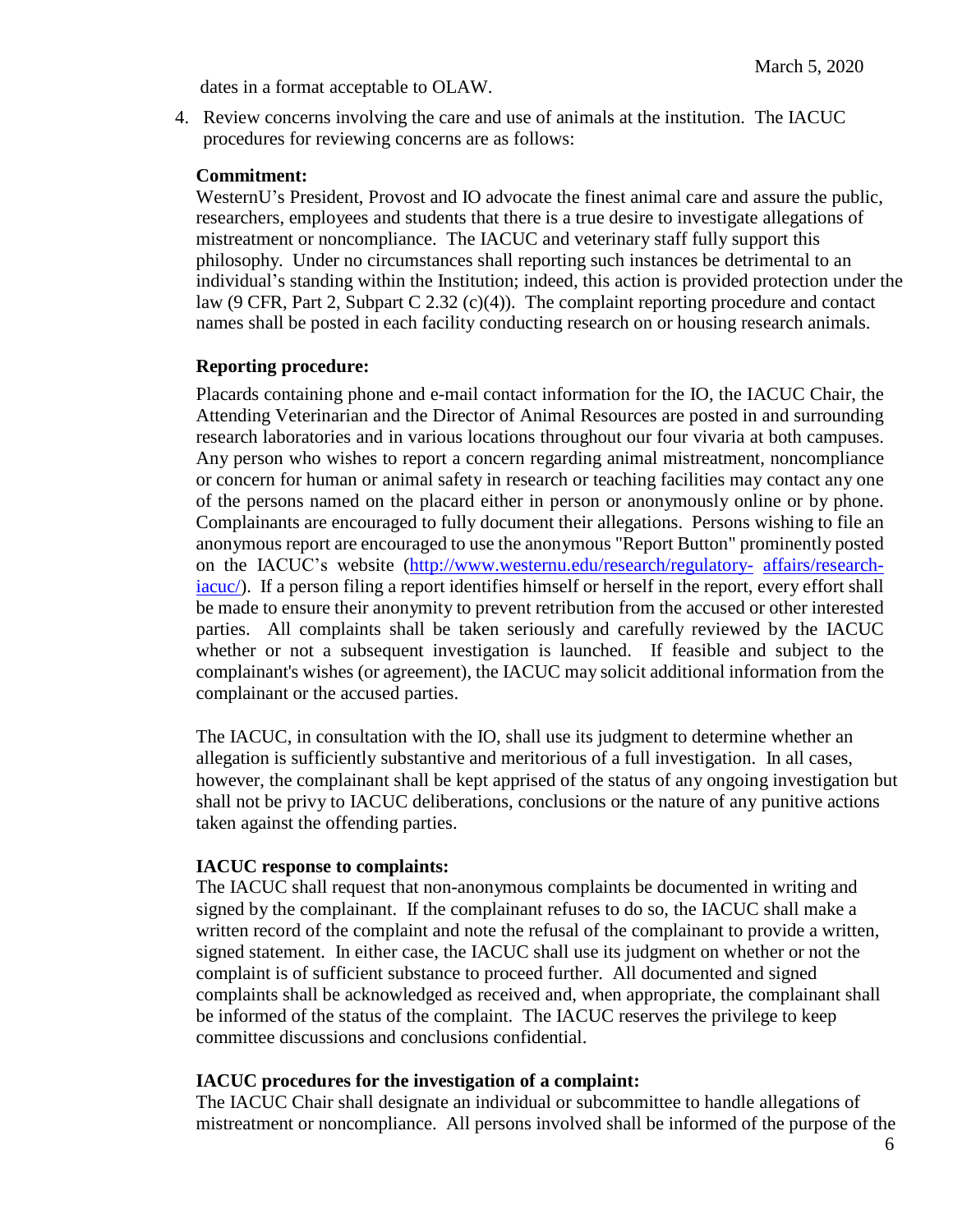investigation and those against whom the complaint is addressed shall be given the opportunity to explain their side of the issue. Results of the investigation shall be documented and corrective actions recommended to the IACUC. When allegations result in an official IACUC investigation, the results shall be made available to the appropriate parties, including the Vice President for Research & Biotechnology who is ultimately responsible for taking corrective action.

#### **Institutional response:**

The institutional response shall depend on the nature of the investigative findings. The IO, in consultation with the IACUC, has the power to impose sanctions on the investigator found responsible for any mistreatment or noncompliance. In serious cases, the IACUC is empowered by the USDA regulations and PHS policy to suspend a previously approved project. If the activity is supported by PHS funds, the IACUC, through the IO shall file a full report with OLAW.

- 5. Make written recommendations to the IO regarding any aspect of the Institution's animal program, facilities, or personnel training. Written recommendations as described in D.3., above, shall be forwarded to the IO by email (copied to the IACUC secretary) and interdepartmental mail (copied to the IACUC secretary). Additional written recommendations from the IACUC to the IO, outside of the semiannual reports, are made as situations warranting such communications arise. The IACUC Chair and the Attending Veterinarian routinely meet with the IO, typically every Wednesday. At these meetings, the IO is apprised of any circumstances that may require his consultation, support or intervention. These additional communications shall be appropriately documented.
- 6. Review and approve, require modifications to secure approval, or withhold approval of PHSsupported activities related to the care and use of animals according to PHS Policy at IV.C.1- 3. The IACUC procedures for protocol review are as follows:

To approve a proposed animal protocol application or proposed modifications in an ongoing approved protocol, the IACUC shall conduct a review and determine that the proposed protocol is in accordance with the Animal Welfare Act and PHS Policy, insofar as it applies to the project, and that the protocol is consistent with the most recent edition of the Guide unless acceptable justification for a departure is presented. Further, the IACUC shall determine that the protocol conforms to the Institution's PHS Statement of Assurance and meets the following requirements:

- 1. Procedures with animals avoid or minimize discomfort, distress and pain to the animals and are consistent with sound research design.
- 2. Procedures that may cause more than momentary or slight pain or distress to the animals shall be performed with appropriate sedation, analgesia or anesthesia unless the procedures are justified for scientific reasons in writing by the investigator.
- 3. Animals that would otherwise experience severe or chronic pain or distress that cannot be relieved shall be painlessly killed at the end of the procedure prior to recovery.
- 4. The living conditions of animals shall be appropriate for their species and contribute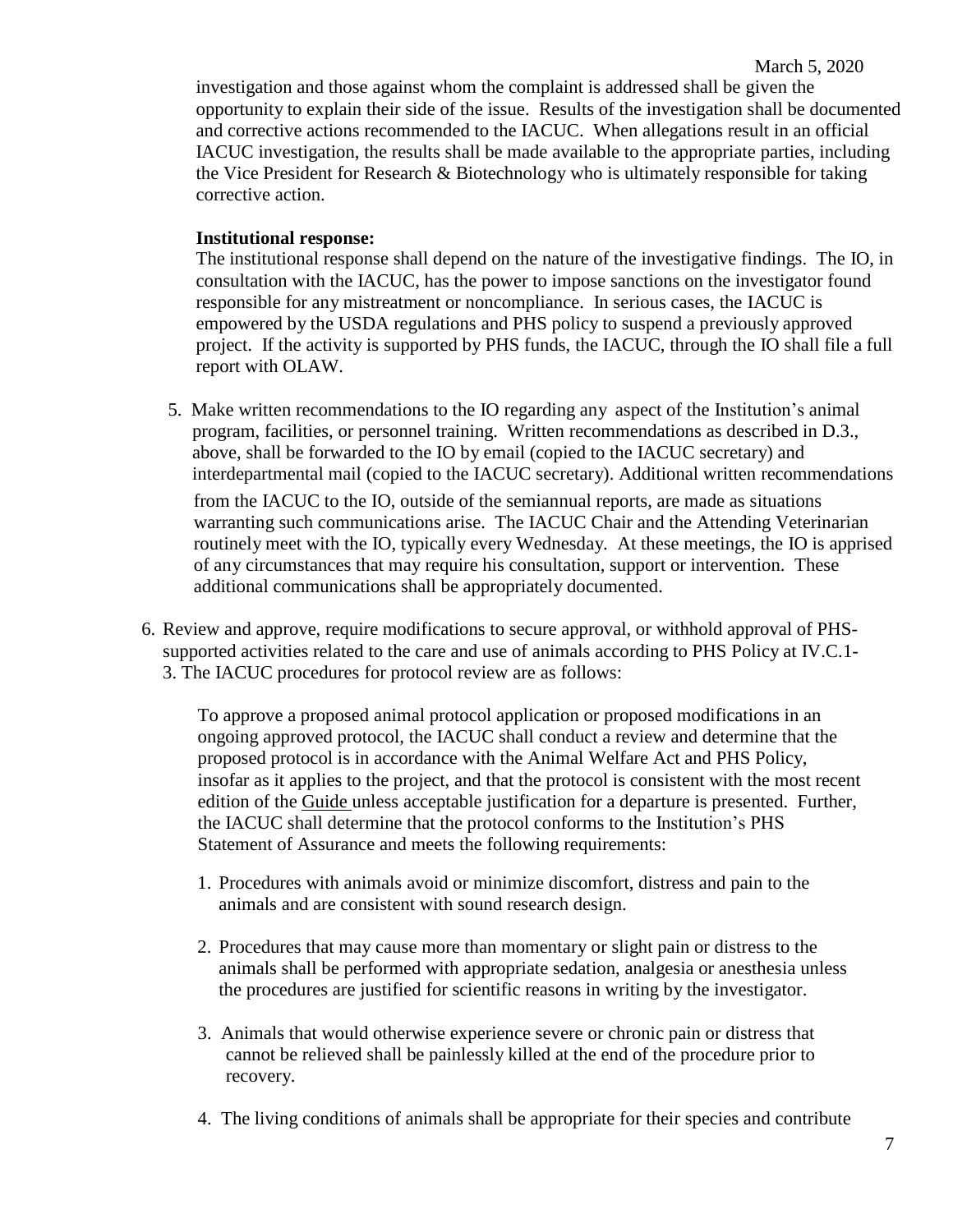to their health and comfort. The housing, feeding and non-medical care of the animals shall be directed by a veterinarian or other scientist trained and experienced in the proper care, handling and use of the species being maintained or studied.

- 5. Medical care for animals shall be available and provided as necessary by a qualified veterinarian.
- 6. Personnel conducting procedures on the species being maintained or studied shall be appropriately qualified and trained in those procedures.
- 7. Methods of euthanasia used shall be consistent with the recommendations of the American Veterinary Medical Association (AVMA) Guidelines for the Euthanasia of Animals unless a deviation is justified for scientific reasons in writing by the investigator.

Clear presentation of a proposal will assist the IACUC in its review. Preliminary discussions between the investigator and any IACUC member are encouraged and can help the investigator develop a proposal containing all the requisite information.

Prior to each monthly review cycle, IACUC members are provided with a list of animal protocol applications to be reviewed along with copies of the entire protocols. Any member of the IACUC may obtain, upon request, full committee review (FCR) of the applications.

If FCR is requested, approval of the application shall be granted only after review at a convened meeting of a quorum of the IACUC and with the approval vote of a majority of the quorum present. Final review and discussion of an application shall take place at a regularly scheduled monthly meeting of the IACUC. The investigator may be invited to the meeting to answer any questions that may arise from this discussion which will aid in the final decisionmaking process.

FCR may result in one of the 3 outcomes listed below:

- 1. Approval: The IACUC considers that all significant points have been addressed by the investigator. As a result of this approval, the investigator has permission to conduct the experiments on the number of animals described in the proposal.
- 2. Modifications required to secure approval: A proposal may require modifications to secure approval for one of the following reasons:
	- a) The IACUC considers that substantive changes must be made to secure approval or that there are significant points needing clarification before approval can be granted. This outcome correlates to the PHS Policy outcome referred to as "modifications required in (to secure approval)". The IACUC has established a written policy that all IACUC members have agreed to that authorizes the quorum of members present at a convened meeting to decide by unanimous vote to use designated member review (DMR) subsequent to FCR when modification is needed to secure approval. The written policy also stipulates that any member of the IACUC may, at any time, request to see the revised protocol and/or request FCR of the protocol. The modified protocol shall be reviewed using either FCR or DMR as determined by a majority vote of the members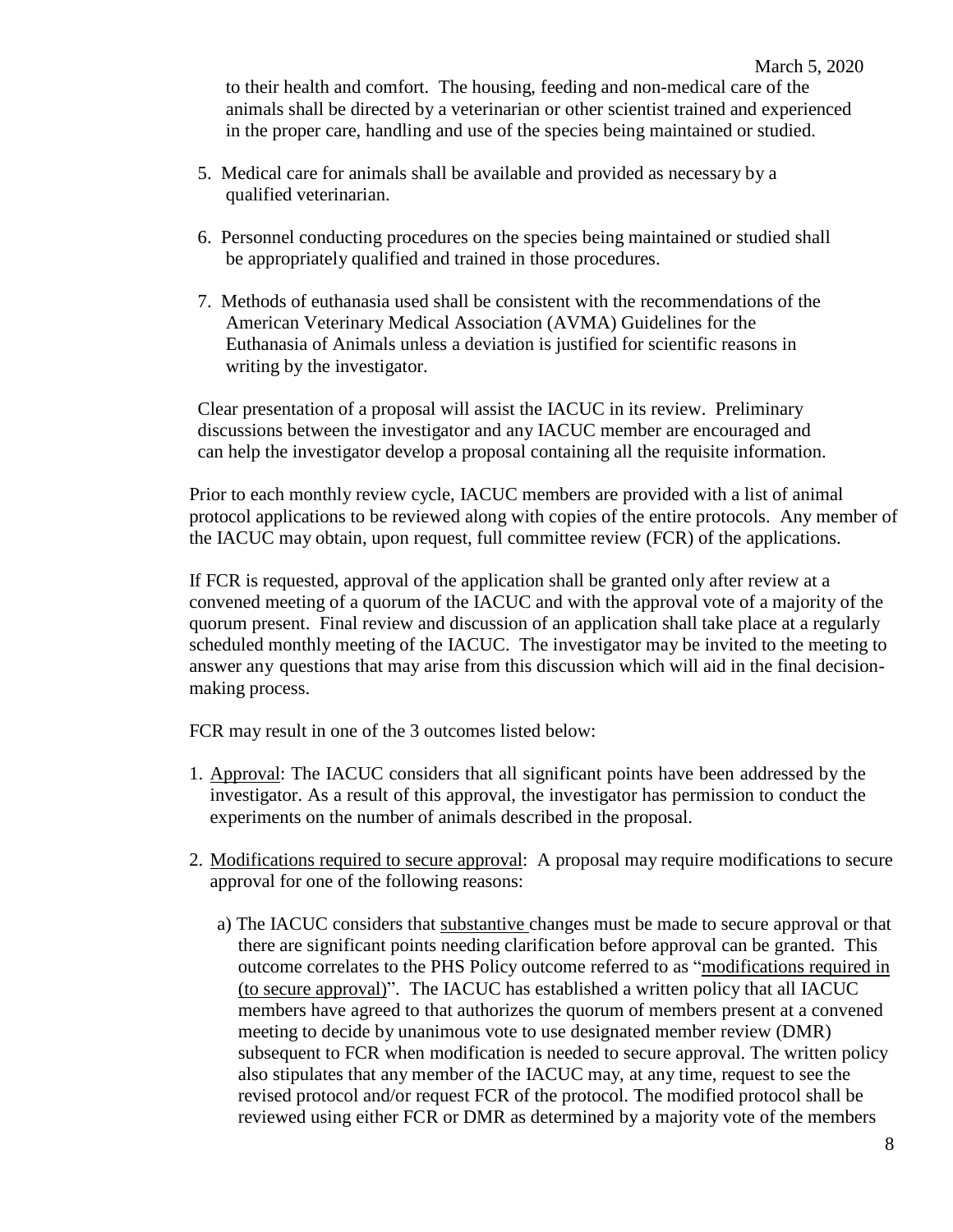- b) There is insufficient information available to make a determination.
- c) There is some other reason requiring deferral of consideration.
- 3. Disapproval: The IACUC does not permit the investigator to conduct experiments on animals under this protocol.

The IACUC has ultimate responsibility for the use of animals in research conducted at the Institution. Disapproved proposals cannot be administratively approved by a higher authority. However, an IACUC-approved proposal can be administratively disapproved by the IO or the President/Chief Executive Officer for financial, facility-related or other reasons.

If the quorum present at the convened meeting requires minor, administrative, changes or corrections to a protocol, such changes shall be made in accordance with WesternU's IACUC Policy 2014-048 (below), "Changes to Approved Protocols", and the National Institutes of Health NOT-OD-14-126.

## IACUC Policy 2014-048:

## **Changes Requiring Committee Review**

The following significant changes in an IACUC-approved protocol must be submitted to the IACUC and approved either by Full Committee Review (FCR) or Designated Member Review (DMR) as described in [PHS Policy](http://grants.nih.gov/grants/olaw/references/PHSPolicyLabAnimals.pdf) IV.C.2.

- from non-survival to survival surgery
- resulting in greater pain, distress or degree of invasiveness
- in housing and/or use of animals in a location that is not part of the animal program overseen by the IACUC
- in species
- in study objectives
- in Principal Investigator (PI)
- that impact personnel safety

## **Administrative Changes in Consultation with the Veterinarian**

The following significant changes may be handled administratively in consultation with the Attending Veterinarian (AV) at either campus; i.e., per Veterinarian Verification and Consultation (VVC). In these instances, the AV is serving as a subject matter expert to verify that compliance with IACUC-approved policies is appropriate for the animals involved. **Consultation with the AV must be documented.** The AV may refer any request to the IACUC for review for any reason and must refer any request that does not meet the parameters of the IACUC-approved policies.

- Change in diet, provided that the new diet does not create a new change in animal health status.
- Blood and tissue collection for genotyping: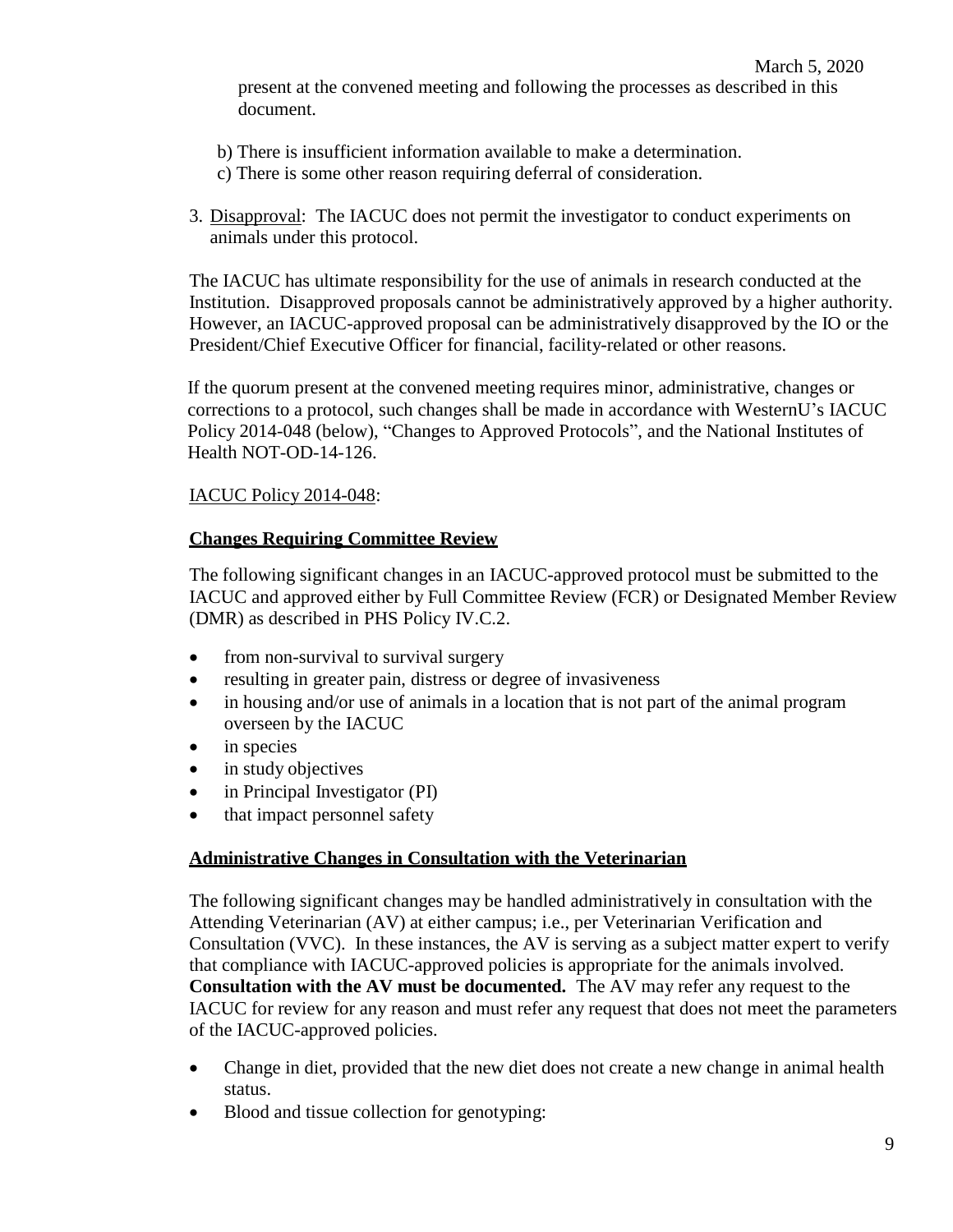- 1) Change between approved methods of blood collection (route, frequency, volume) as stated within IACUC Policy 2014-004 "Blood Collection"
- 2) Change between tissue types for genotyping according to IACUC Policy 2014-028 "Genotyping Rodents".
- 3) Collection of additional tissue after euthanasia.
- 4) Non-invasive collection of urine, saliva, feces or other specimens.
- Anesthesia, analgesia, sedation or experimental substances. Changes in anesthetic, analgesia or sedation regimens must be in accordance with the IACUC's approved Laboratory Animal [Formulary](http://www.westernu.edu/research/regulatory-affairs/research-iacuc/) per IACUC Policy 2017-056 or appropriately documented by the AV if the dose, dosing frequency or duration of administration differs from the Formulary.
- Euthanasia to any method approved in the latest version of the [AVMA Guidelines for the](https://www.avma.org/KB/Policies/Documents/euthanasia.pdf) Euthanasia of Animals
- Duration, frequency, type or number of procedures performed on an animal
- Procedures:
	- 1) Change to study timelines as long as animal health is not expected to deteriorate.
	- 2) Addition of special husbandry or nursing care as prescribed by a veterinarian.
	- 3) Addition of pre-defined Pain Category C behavioral tests to approved protocols that already include behavior testing provided that there is an IACUC-approved Standard Operating Procedure (SOP) for the behavioral test to be added and that the request is documented in the protocol.
	- 4) Variations to previously approved surgeries that do not increase the invasiveness or expected outcomes.

#### **Administrative Changes Not Requiring Consultation with the Veterinarian**

As stated in the National Institutes of Health notice [NOT-OD-14-126,](http://grants.nih.gov/grants/guide/notice-files/NOT-OD-14-126.html) "A significant change that may be handled administratively according to existing IACUC policies without additional consultation or notification is an increase in previously approved animal numbers." Pursuant to this Notice, it is the policy of WesternU's IACUC that an increase in animal numbers shall be permitted provided that the following conditions are met:

- The request must be submitted by the Principal Investigator, in writing, to the IACUC Secretary or to the IACUC Chair.
- The request must include a detailed explanation of why the additional animals are necessary based on the original study objectives.
- A justification for the numbers of additional animals requested must be provided.
- The study objectives, as described in the approved protocol, must remain the same.

As noted above, a change in the original study objectives, or any change in protocol that impacts animal welfare, will require the request to be submitted to the IACUC for review and approval. Such changes may not be administratively approved. The only persons authorized to administratively approve an increase in animal numbers are the IACUC Chair and, in the Chair's absence or unavailability, the Vice-Chair, and Attending Veterinarian.

Once approved, the amendment request, along with the IACUC's approval, shall be attached to the end of the approved protocol and kept on file in the IACUC Office.

Other changes that may be made administratively without further consultation include: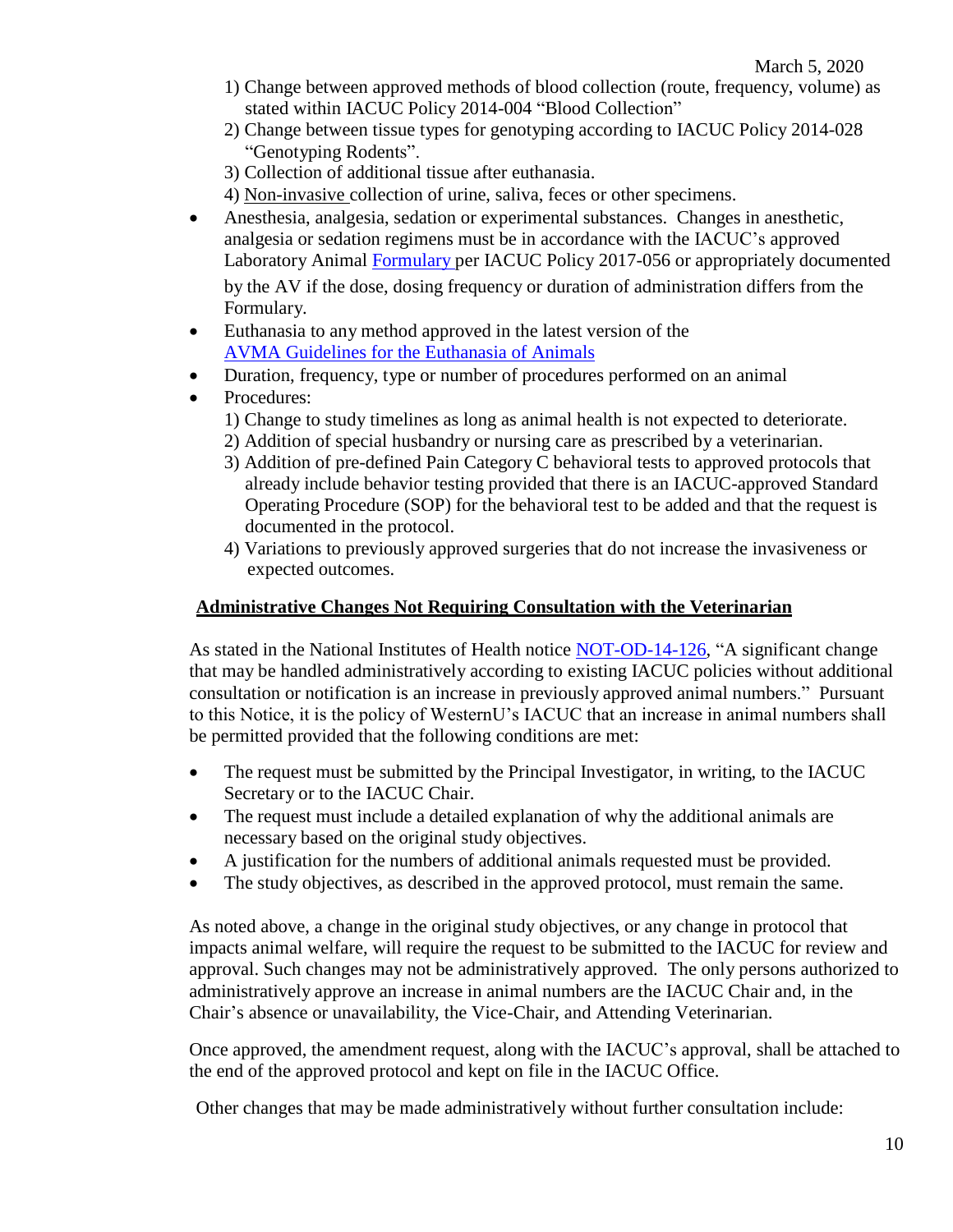- correction of typographical errors
- correction of grammar
- contact information updates
- changes in personnel other than the PI (However, there must be an administrative review to ensure that all such personnel are appropriately trained, qualified, enrolled in the occupational health and safety program and meet any other criteria as required by the IACUC).

Once approved, the IACUC secretary shall send the investigator a letter of approval. The notice of this approval is then read into the minutes of the next meeting of the IACUC.

If FCR is not requested, at least one member of the IACUC, designated by the Chair and qualified to conduct the review, shall be appointed to conduct a DMR of the applications. The reviewer shall convey his/her comments and concerns to the investigator, in writing, who then responds, in writing, to each concern. The DMR then decides if the investigator has adequately addressed the issues. If yes, the DMR so informs the IACUC secretary and asks him/her to send the investigator a letter of approval. The notice of this approval is then read into the minutes of the next meeting of the IACUC. If no, the DMR informs the investigator of the issues that need to be resolved.

DMR may result in one of the following outcomes:

- 1. Approval: The designated reviewer(s) considers that all significant points have been addressed by the investigator. As a result of this approval, the investigator has permission to conduct the experiments on the number of animals described in the proposal.
- 2. Modifications required to secure approval: A proposal may require modifications to secure approval for one of the following reasons:
	- a) The DMR considers that substantive changes must be made to secure approval or that there are significant points needing clarification before approval may be granted. This outcome correlates to the PHS Policy outcome referred to as "modifications required in (to secure approval)". The modified proposal will be re-reviewed by the DMR who will then decide if the investigator has adequately addressed the issues. If yes, the DMR so informs the IACUC secretary and asks him/her to send the investigator a letter of approval. The notice of this approval is then read into the minutes of the next meeting of the IACUC. If no, the DMR informs the investigator of the issues yet to be resolved.
	- b) There is insufficient information available to make a determination.
	- c) There is some other reason requiring deferral of consideration.
- 3. Refer back to the IACUC for FCR: DMR may **not** result in disapproval. When more than one DM reviewer is appointed, if either reviewer feels that the protocol is not approvable, it must go back to the IACUC for FCR.

The IACUC may invite consultants to assist in the review of complex issues. Consultants may not approve or withhold approval of an activity or vote with the IACUC unless they are also members of the IACUC. No member may participate in the IACUC review or approval of an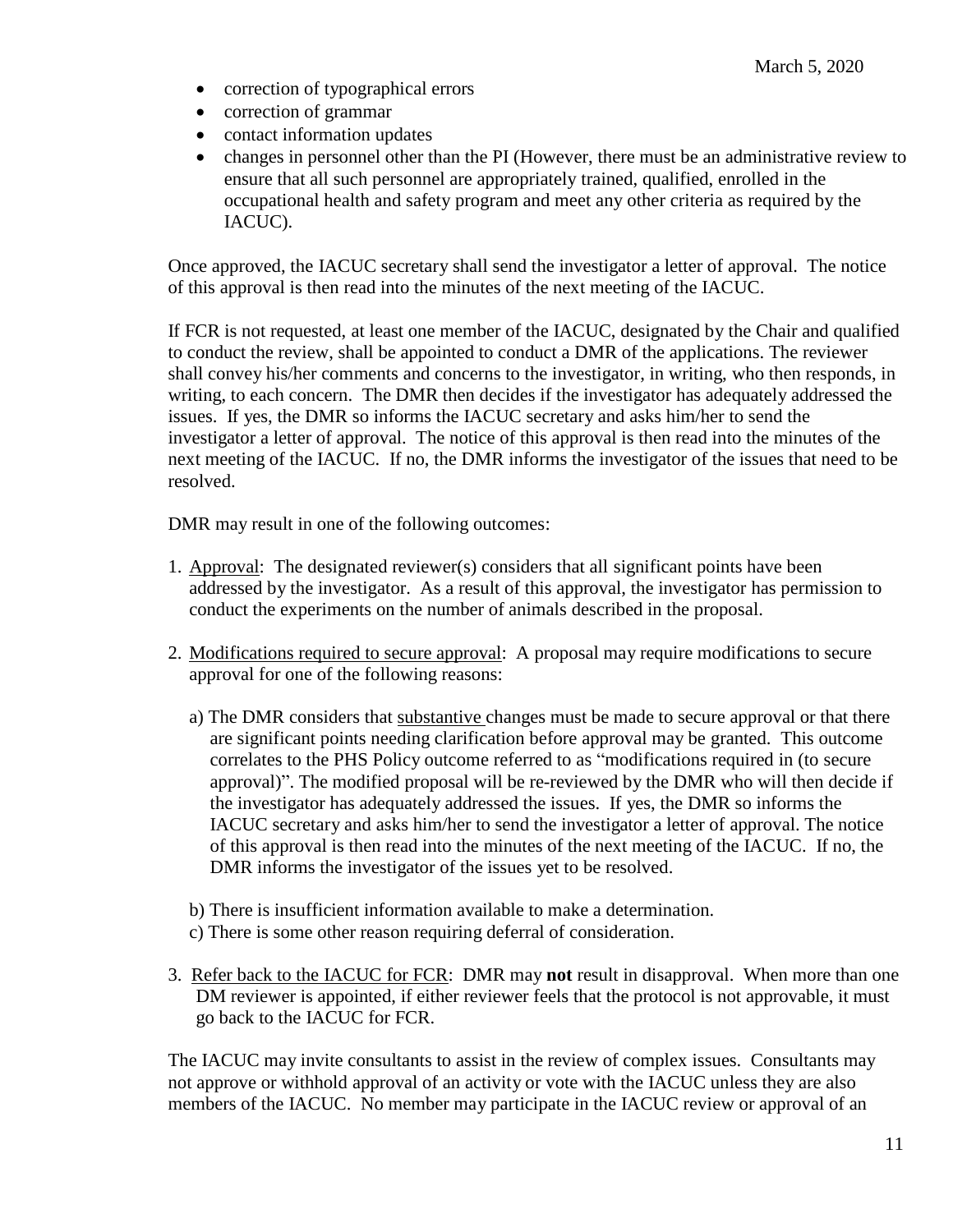application in which the member has a conflicting interest (e.g., is personally involved in the project) except to provide information requested by the IACUC; nor may a member who has a conflicting interest contribute to the constitution of a quorum.

- 7. Review and approve, require modifications to (to secure approval) or withhold approval of proposed significant changes regarding the use of animals in ongoing activities according to PHS Policy at IV.C. The IACUC procedures for reviewing proposed significant changes in ongoing research projects are described above in Part III. D. 6.
- 8. Notify investigators and the Institution in writing of its decision to approve or withhold approval of those activities related to the care and use of animals or of modifications required to secure IACUC approval according to PHS Policy IV.C.4. Following review, the IACUC shall notify the investigator of its decision in writing. If the decision of the IACUC is other than unqualified approval, it shall include in its written notification a statement of the reasons for its decision and give the investigator an opportunity to respond in person or in writing as per the general guidelines stated above. An investigator may revise and resubmit a proposal which has previously been disapproved.
- 9. Conduct continuing review of each previously approved ongoing activity covered by PHS Policy at appropriate intervals as determined by the IACUC, including a complete review at least once every 3 years according to PHS Policy IV.C.1.‐5. The IACUC procedures for conducting continuing reviews are as follows:

Conduct annual reviews by DMR, as described in Part III.D.6, of each previously approved, ongoing activity covered by PHS Policy. For the yearly review process, the IACUC may request that the investigator provide a written narrative or complete and submit an Annual Progress Report form that can be obtained from the Office of the IACUC. Any member of the IACUC may obtain, upon request, FCR of the annual report.

Continuing review of previously approved ongoing activities is also accomplished by means of the IACUC's post-approval monitoring (PAM) program as described in IACUC Policy 2016- 055, "Post-Approval Monitoring":

The PI shall be notified at least one month in advance, either by the IACUC Secretary or the IACUC Chair, that one or more of their protocols will be audited. A meeting date and time will be selected when the PI and as many other research personnel as possible that are named in the protocol are available. The protocol audit will be conducted in the PI's office, laboratory or other available space. This does not, however, preclude spot inspections for cause.

Prior to meeting with the PI, Monitors (voting members of the IACUC) will familiarize themselves with the selected protocol(s) and any amendments or attachments. Using the Post-Approval Monitoring Checklist as a guide, Monitors will highlight areas of interest and formulate questions that they may have.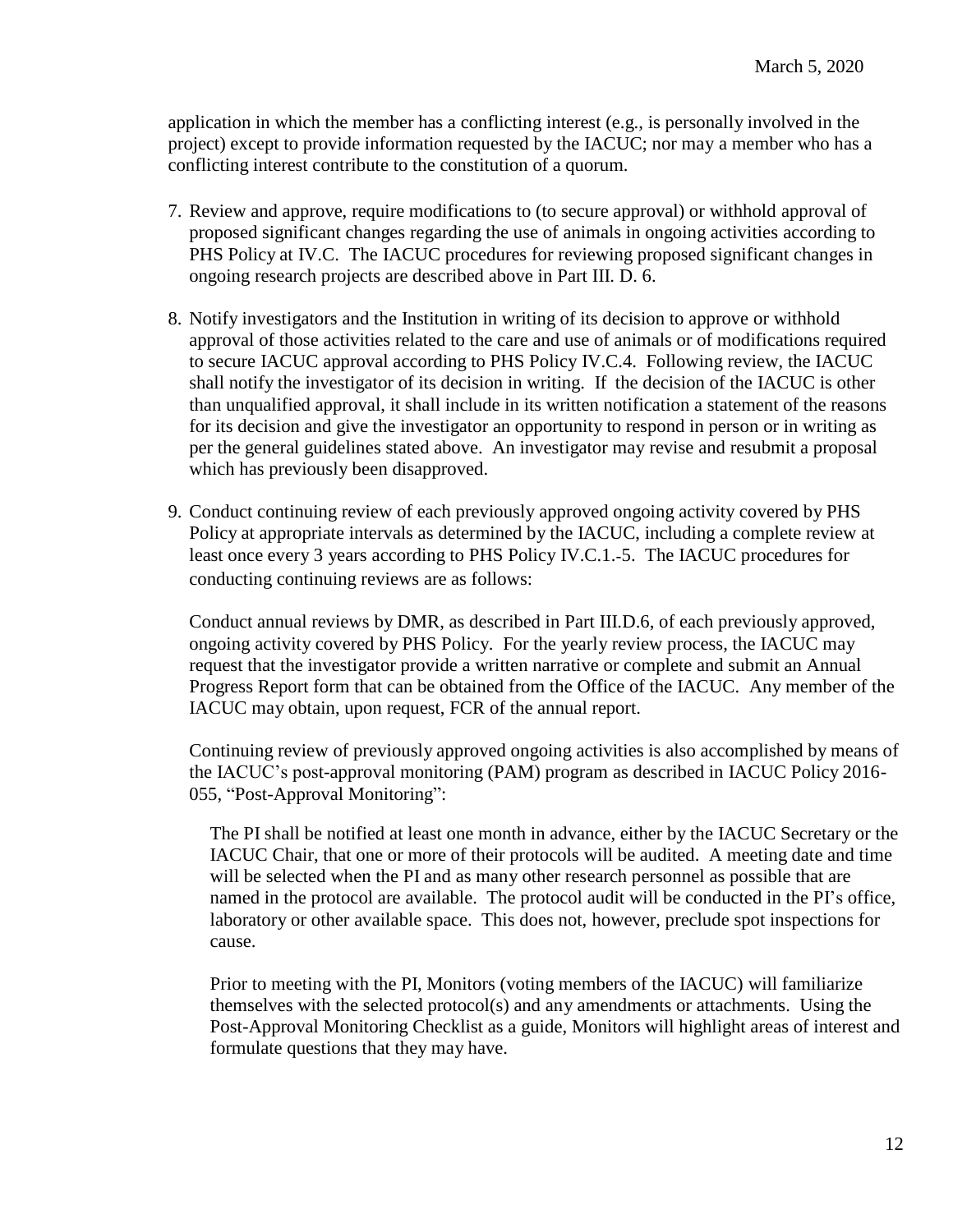Exit Briefing: At the conclusion of the audit, the Monitor shall discuss the observations with the PI and other available research personnel named in the protocol to confirm that the observations are accurate. The PI and research personnel may offer additional information at this time. However**,** Monitors do not have the authority to approve or disapprove any changes in processes or procedures. They cannot negotiate an outcome. That authority belongs only to the IACUC.

The Monitor(s) shall report the findings of the audit at a convened meeting of the IACUC. If corrective actions are needed, the IACUC shall meet with the PI to discuss any action(s) to be taken, recommendations for improvement, a timeline for correction of any deficiencies and/or follow-up inspections, if needed. The PI will receive a copy of the final report(s) which will be filed in the corresponding protocol folder(s).

Protocol Selection Criteria: Protocols will be selected for PAM based on the following criteria:

- Principal Investigator (PI) history (e.g. past non-compliance issues)
- Multiple survival surgeries involved
- Food/water restriction involved
- Prolonged physical restraint involved
- Pain category D protocols (pain or distress; drug relieved)\*
- Pain category E protocols (pain or distress; no relief provided)
- Protocols requiring housing of animals outside of a vivarium
- Recommendations based on concerns from Animal Care Staff
- Reports from other personnel (e.g. faculty, students, laboratory technicians, etc.)

\*Protocols in pain categories D and E will receive higher priority for review than protocols in pain category C, although all protocols are subject to audit regardless of the pain category.

All approved protocols expire 3 years from their dates of approval per PHS Policy IV.C.1-5. Investigators shall be notified of the impending expiration of their protocol 60 days prior to the actual expiration date. To continue work on a protocol beyond the expiration date, the investigator must resubmit the protocol as a new protocol for review and approval, prior to expiration of the original protocol, which shall then be reviewed as if for the first time by FCR or DMR as described in Part III.D.6.

10. Be authorized to suspend an activity involving animals according to PHS Policy IV.C.6. The IACUC may suspend an activity that it previously approved if it determines that the activity is not being conducted in accordance with applicable provisions of the PHS Policy, Animal Welfare Act, the most recent edition of the Guide, or the Institution's PHS Statement of Assurance. The IACUC may suspend an activity only after review of the matter at a convened meeting of a quorum of the IACUC and with the suspension vote of a majority of the quorum present. If the IACUC suspends an activity involving animals, the IO in consultation with the IACUC shall review the reasons for suspension, take appropriate corrective action, and report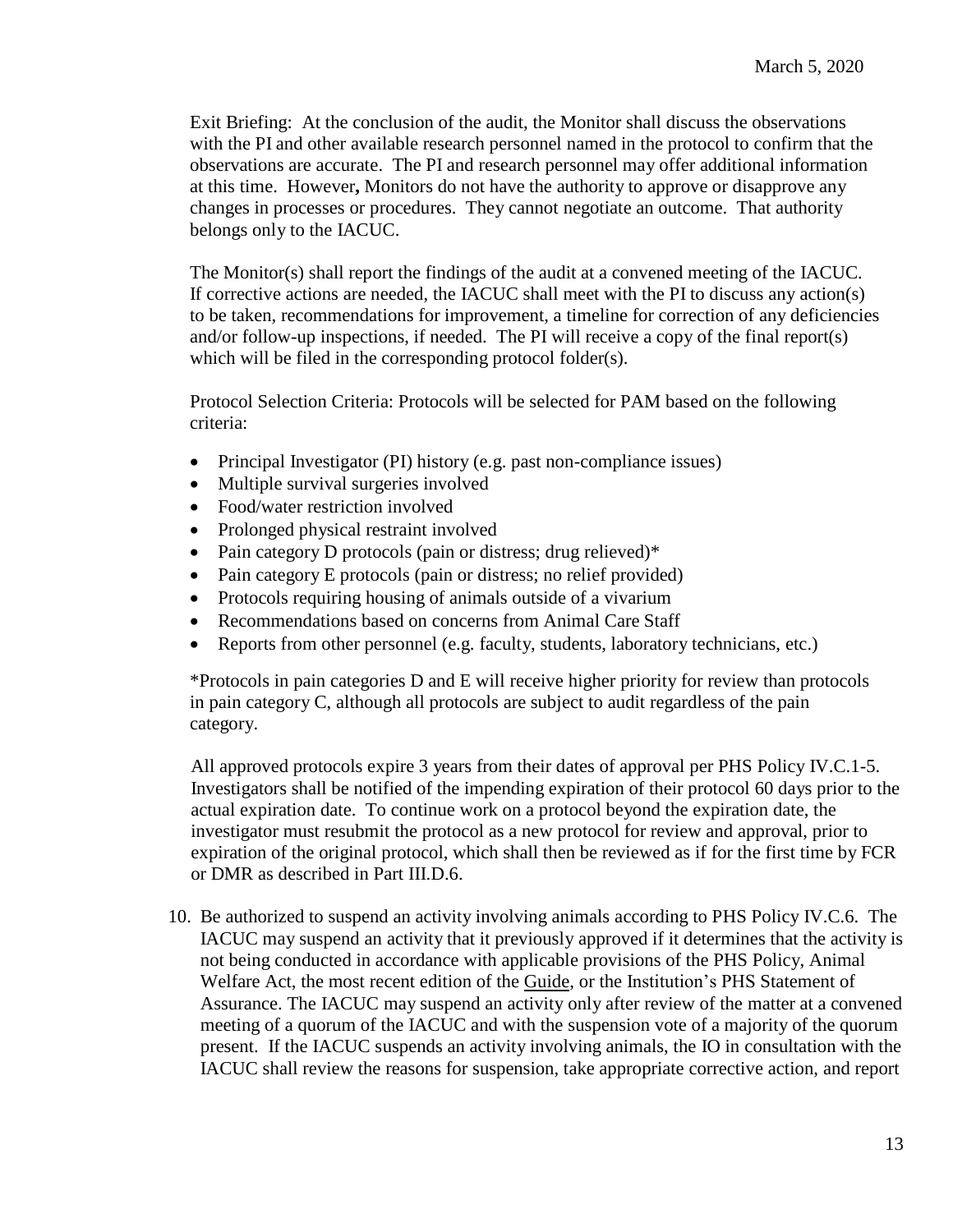that action with a full explanation to OLAW and other authorities, as applicable. The Institution shall also notify the sponsor.

IACUC oversight at the Lebanon, Oregon, campus is provided by appointing their Attending Veterinarian and one or more of their research scientists engaged in animal research to the University's IACUC. For real time audio and visual communication, IACUC meetings are streamed between campuses using Haivision Mako HD which has been in use at both campuses for several years. The Attending Veterinarian, Animal Facility Manager and IACUC member(s) at the Lebanon site shall be responsible for day-to-day oversight of animal activities at that campus and for conducting semiannual program and facilities reviews. The results of these reviews shall be combined with the reviews from the Pomona campus into a single semiannual review document and submitted to the IO as required. Any issues at the Lebanon site shall be brought to the IACUC Chair who will bring them before the full committee for open discussion and resolution.

E. The risk-based occupational health and safety program for personnel working in laboratory animal facilities and personnel who have frequent contact with animals is posted on the University's intranet as part its Injury and Illness Prevention Program and on the IACUC's website. Prior to working with or around animals or animal tissues, faculty, students and staff, including facilities and safety personnel, must enroll in WesternU's Occupational Health and Safety Program which consists of completing a Risk Assessment Form and an on-line training course on Occupational Health and Safety. The Risk Assessment Form requests health information pertaining to allergies, physical limitations, immunocompetence, etc. This form contains protected health information (PHI) and is appropriately handled in accordance with HIPAA. Completed forms are submitted to and reviewed by a licensed nurse practitioner employed by the WesternU's Student-Employee Health office. After assessing the level of risk, the nurse practitioner shall forward a Health Clearance Form to the IACUC Chair with one of the following recommendations: 1) "I am not aware of any restrictions to this patient accepting such a position"; 2) "I believe that this patient may accept such a position but with the following restrictions"; 3) "The applicant should not accept such a position because the risks are unacceptably high". This form must be completed and submitted to the Student-Employee Health Office annually or more often as necessary.

Students enrolled in academic programs at WesternU are required to be up-to-date on their tetanus/diphtheria boosters as a condition of their acceptance into their program and are, therefore covered should they wish to participate in research or educational projects involving animals at the Lebanon, OR, and Pomona, CA, campuses. Veterinary medical students will also be required to show proof of immunity to rabies. Other than this, students volunteering to work in laboratories with animal care responsibilities must access occupational health services through their regular medical provider

Employees or visiting faculty who are uncertain of their immunization status may be referred to occupational health and safety experts at one of the facilities listed below with whom the University contracts for evaluation. If it is determined that immunization is warranted, WesternU shall cover the costs. These facilities provide additional occupational health and safety medical services to University faculty and staff in Pomona as needed and their name, address and contact information is posted inside each vivarium. The clinical staff of these facilities consists of highly qualified doctors,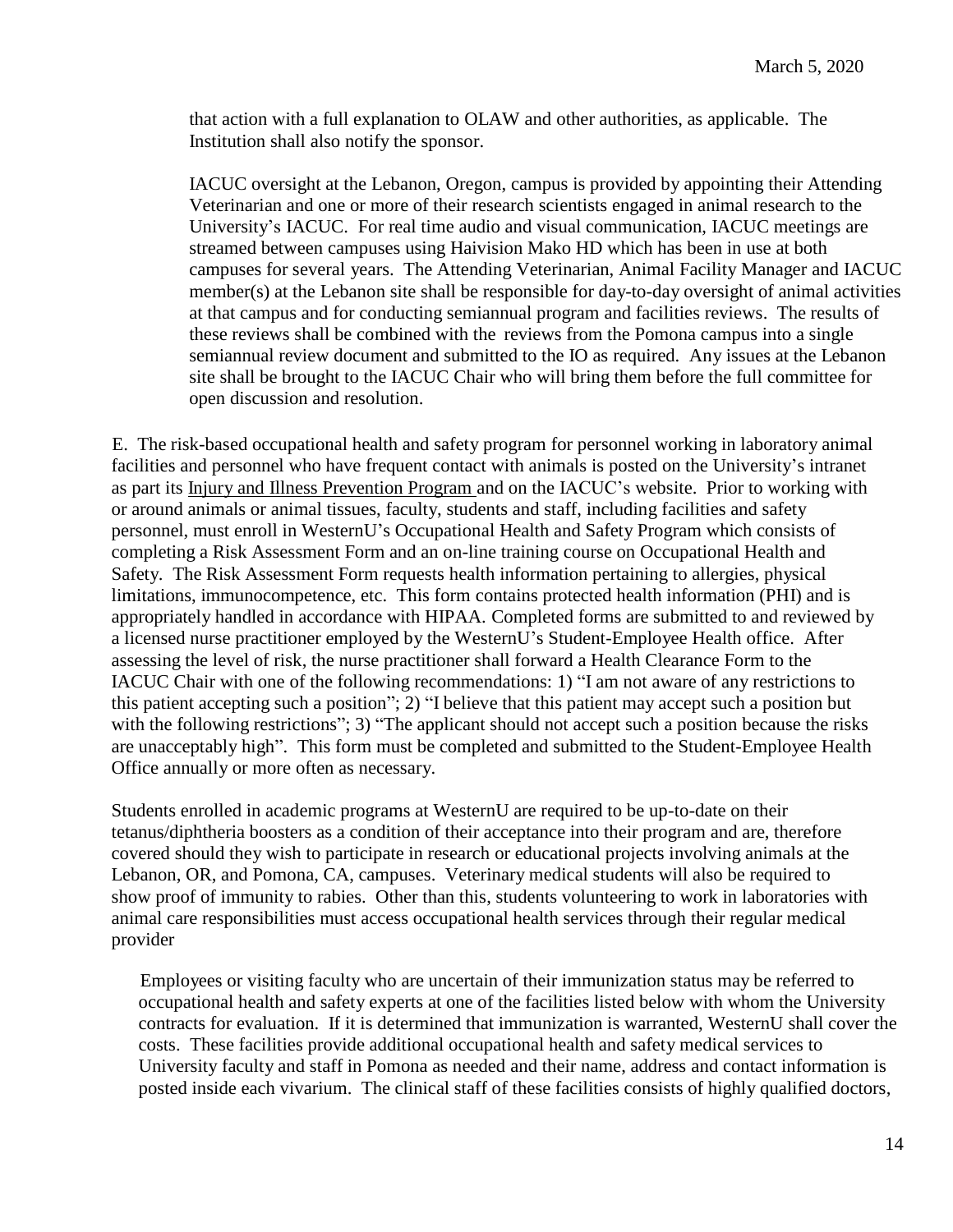physician assistants and nurses. Employees at the Pomona campus injured in the conduct of their duties with the University may be initially treated at the University-owned medical center on campus. Follow-up treatment, if required, is provided either by one of the listed facilities or the employee's primary care physician. Students may receive initial treatment at the University's medical center and follow-up treatment by their primary care physician. At the Lebanon campus, employees and students may be initially treated at the Samaritan Lebanon Community Hospital a block from campus with follow-up treatment provided by their primary care physician. Incident reports on all injuries or occupationally-related diagnoses at either campus must be submitted by the employee to the University's Office of Environmental Health and Safety (EH&S). The program is monitored by the IACUC and the Student-Employee Health Office.

Contracted Facilities:

| Pomona/Rancho Cucamonga: | Dedicated Occupational Health Center - Ontario Medical Center,<br>Ontario, CA              |  |  |  |  |
|--------------------------|--------------------------------------------------------------------------------------------|--|--|--|--|
|                          | After-hours/Urgent Care - Ontario Medical Center, Ontario, CA                              |  |  |  |  |
|                          | Hospital Services/After-Hours Care – Ontario Medical Center,<br>Ontario, CA                |  |  |  |  |
| <u>Van Nuys:</u>         | Dedicated Occupational Health Center - Panorama City Medical<br>Center, Panorama City, CA  |  |  |  |  |
|                          | After-hours/Urgent Care - Panorama City Medical Center,                                    |  |  |  |  |
|                          | Panorama City, CA; Santa Clarita Medical Offices, Santa<br>Clarita, CA                     |  |  |  |  |
|                          | Hospital Services/After-Hours Care - Panorama City Medical<br>Center, Panorama City, CA    |  |  |  |  |
| Los Angeles:             | Dedicated Occupational Health Center – West Los Angeles Medical<br>Center, Los Angeles, CA |  |  |  |  |
|                          | After-hours/Urgent Care - West Los Angeles Medical Center, Los<br>Angeles, CA              |  |  |  |  |
|                          | Hospital Services/After-Hours Care - West Los Angeles Medical<br>Center, Los Angeles, CA   |  |  |  |  |
| Rancho Mirage:           | Provider: Catlett, Steven, MD, Santa Rosa del Valle Medical<br>Group, Palm Desert, CA      |  |  |  |  |

Prior to job placement, individuals shall receive general training in safe laboratory and animal use practices, including occupational health information. This training is repeated annually and includes hygiene, sharps management, personal protective equipment (PPE), decontamination practices, fume hood use, etc. Additional training to individuals in contact with animals shall be provided by the Attending Veterinarians in the areas of lab animal allergies (LAA), zoonoses and special precautions for pregnancy and immune suppression, by means of a handout. The Attending Veterinarians shall be available to answer questions about the information contained in the handout. In addition, advanced training in specific areas or animal species is required based upon the particulars of the position description. Based on the current and anticipated levels of research and teaching at WesternU, the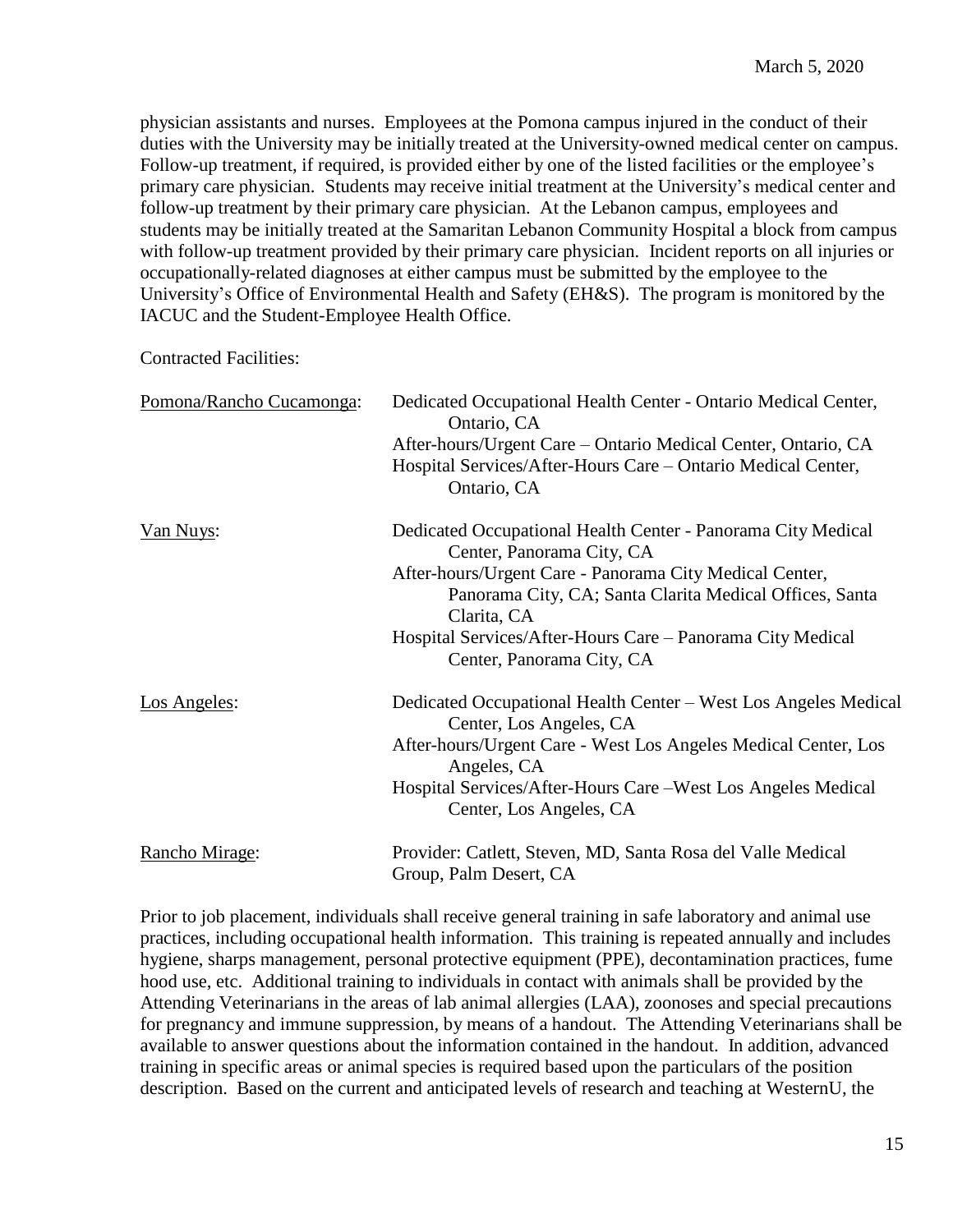following hazards/risks have been identified: rat/mouse/guinea pig exposure (e.g., allergens, bites, scratches), infectious agents, chemical hazards (e.g., cleaning solutions), wet surfaces, bedding materials (e.g., cedar), anesthetic gases, flammable or combustible gases (e.g.,  $O_2$ ), sharps, controlled substances, biohazards (e.g., recombinant DNA, tumor cells, etc.), radioisotopes, and machinery. The procedures for identifying and reporting risks are included in the Injury and Illness prevention Program document. IACUC policies require that all individuals involved in the research project be identified in the IACUC protocol application and that documentation of appropriate training and experience of these personnel commensurate with their assigned duties be included in the submission.

The occupational health and safety program, as it relates to animal care and use, is reviewed semiannually by the IACUC and the University's EH&S officer. Based upon this review, improvements are recommended and implemented.

- F. The total gross number of square feet in each animal facility (including each satellite facility), the species of animals housed there and the average daily inventory of animals, by species, in each facility is provided in the attached Facility and Species Inventory table.
- G. The training or instruction available to scientists, animal technicians, students and other personnel involved in animal care, treatment or use at the Lebanon, OR, and Pomona, CA, campuses is available via the University's on-line IACUC 101 Training Program, the IACUC itself and the World Wide Web. The qualifications of personnel are reviewed when animal protocols are submitted and the level of training required is assessed. Training documentation shall be completed prior to activation of an Animal Care Protocol. Training is reviewed annually in conjunction with the Annual Review of the Animal Care Protocol.

All individuals working with vertebrate animals in research or education as part of their assigned responsibilities at the Institution shall participate in training administered by the IACUC. Animal Care and Use training includes Institutional policies, federal regulations and animal welfare, legal and ethical issues, the concept of the 3Rs, research issues, basic animal care/biology/techniques, occupational health and safety and facility-specific issues. This requirement can be satisfied by several self-directed learning experiences and assessments. Satisfactory completion shall be certified and maintained on file. Species-specific training covers the care, handling and research uses of the elected species. Advanced techniques training and species-specific training at the Pomona, CA, campus and at the Lebanon, OR, campus may be arranged upon request with the respective Attending Veterinarian for each campus with refresher training as required by the IACUC.

Training in the area of minimization of animal numbers is provided to scientists, animal technicians, and other personnel involved in animal care, treatment, or use (including the IACUC members). However, specific instructions on how to perform a power calculation are not provided. Personnel are informed that a power calculation is one way to justify to the IACUC that the number of animals needed has indeed been minimized. There have been cases, however, when the IACUC has recommended experimental designs that would reduce the numbers of animals needed or have asked investigators to explain why such designs would not be appropriate for their studies. The importance of using, whenever possible, methods that minimize pain is also covered noting that this is an area that the IACUC gives close scrutiny to when considering whether or not to approve a protocol.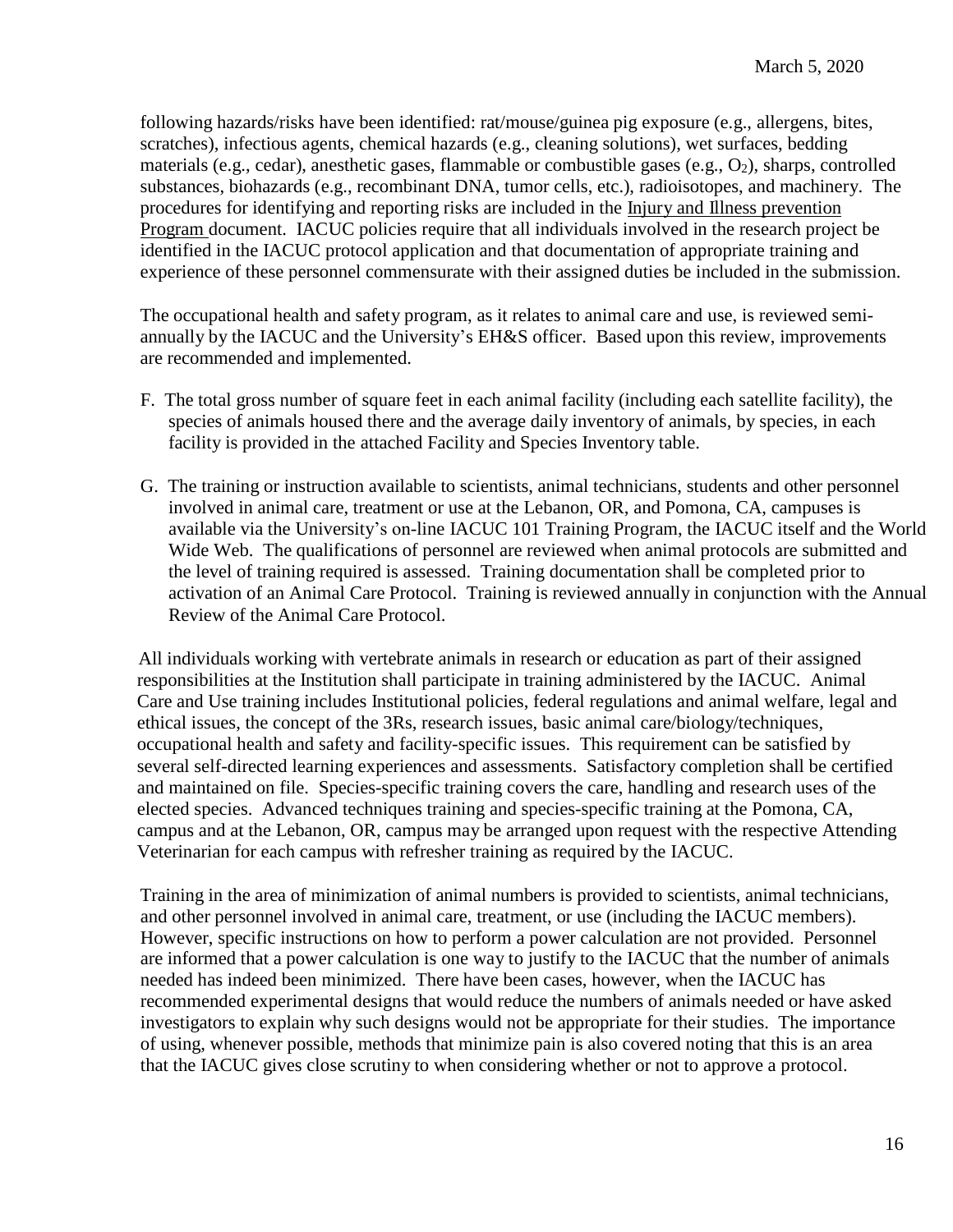To serve on the IACUC, each member is asked to attend an IACUC 101 training session sponsored by the OLAW. A copy of each member's Certificate of Attendance is kept on file in the Office of the IACUC. In addition, each member is provided with a copy of the most recent edition of the Guide and the American Veterinary Medical Association's Guidelines on Euthanasia. They are also directed to the Animal Welfare Act, the PHS Policy on Humane Care and Use of Laboratory Animals and the OLAW/ARENA IACUC Guidebook. A copy of the approved Animal Welfare Assurance is also provided to each committee member. The Attending Veterinarian provides additional guidance and training as needed. By way of continuing education, members are provided with copies of articles from professional journals and websites of professional organizations that deal with issues surrounding the care and use of animals in research and teaching, including social and political issues. These issues are often discussed in open forum at regularly scheduled meetings of the IACUC.

## **IV. Institutional Program Evaluation and Accreditation**

All of this Institution's programs and facilities (including satellite facilities) for activities involving animals have been evaluated by the IACUC within the past six months and will be re-evaluated by the IACUC at least once every six months according to PHS Policy IV.B.1.-2. Reports have been and shall continue to be prepared according to PHS Policy IV.B.3. All IACUC semiannual reports shall include a description of the nature and extent of this Institution's adherence to the PHS Policy and the most recent edition of the Guide. Any departures from the Guide will be identified specifically and reasons for each departure will be stated. Reports shall distinguish significant deficiencies from minor deficiencies. Where program or facility deficiencies are noted, reports shall contain a reasonable and specific plan and schedule for correcting each deficiency. Semiannual reports of the IACUC's evaluations shall be submitted to the IO. Semiannual reports of IACUC evaluations shall be maintained by this Institution and made available to OLAW upon request.

This Institution is Category Two (2) - not accredited by the Association for Assessment and Accreditation of Laboratory Animal Care International (AAALAC). Reports of the most recent IACUC's semiannual evaluations (program reviews and facility inspections) shall be submitted to OLAW along with the Animal Welfare Assurance.

## **V. Recordkeeping Requirements**

- A. This Institution shall maintain for at least three years:
	- 1. A copy of this Assurance and any modifications made to it, as approved by the PHS.
	- 2. Minutes of IACUC meetings, including records of attendance, activities of the committee and committee deliberations.
	- 3. Records of applications, proposals, proposed significant changes in the care and use of animals and whether IACUC approval was granted or withheld.
	- 4. Records of semiannual IACUC reports and recommendations (including minority view) as forwarded to the IO.
	- 5. Records of accrediting body determinations.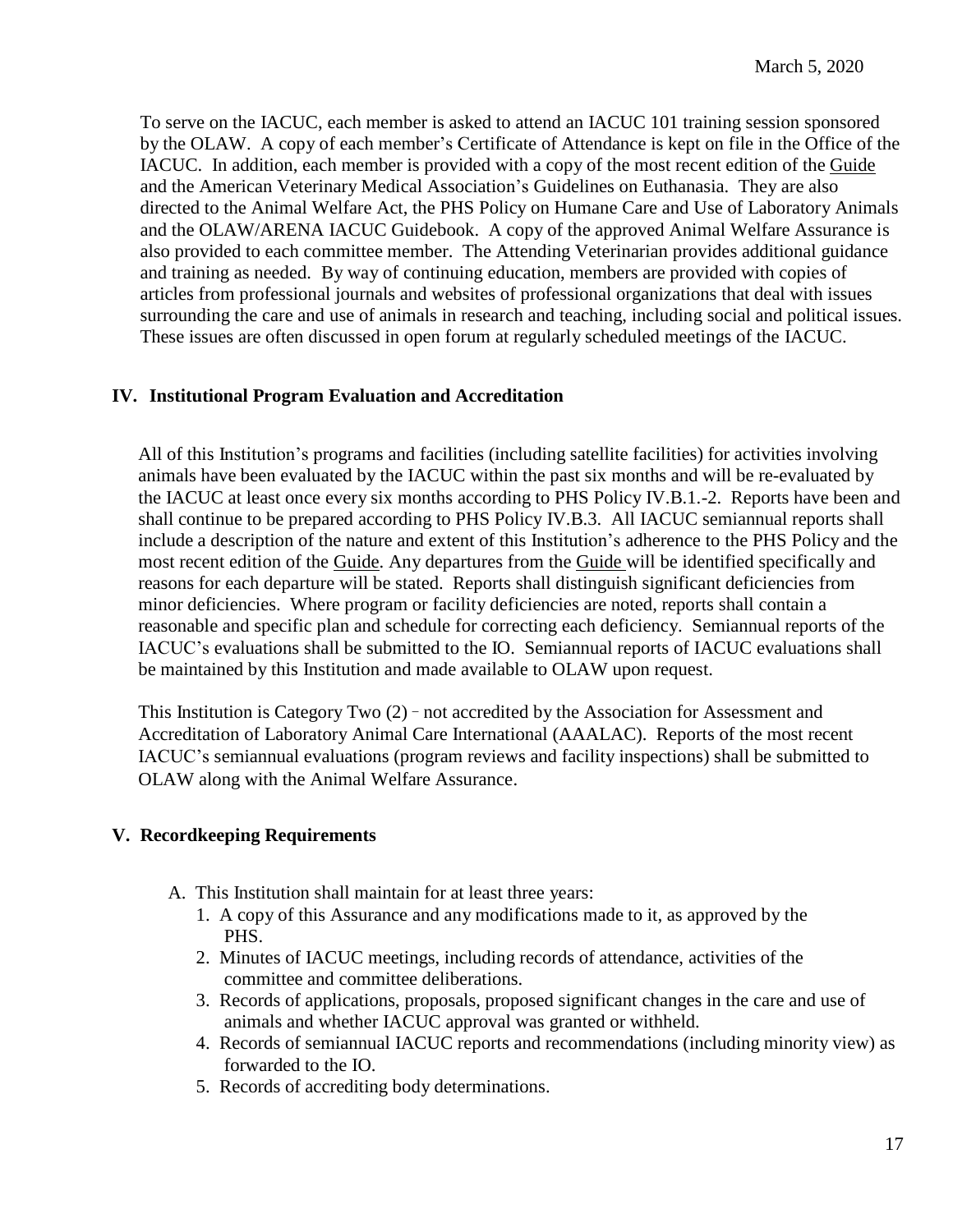- B. This Institution shall maintain records that related directly to applications, proposals and proposed changes in ongoing activities reviewed and approved by the IACUC for the duration of the activity and for an additional 3 years after completion of the activity.
- C. All records shall be accessible for inspection and copying by authorized OLAW or other PHS representatives at reasonable times and in a reasonable manner.

#### **VI. Reporting Requirements**

- A. This Institution's reporting period is the calendar year (January 1 December 31). The IACUC, through the IO, shall submit an annual report to OLAW by January  $31<sup>st</sup>$  of each year. The report shall include:
	- Any change in the accreditation status of the Institution (e.g., if the Institution obtains accreditation by AAALAC or AAALAC accreditation is revoked)
	- Any change in the description of the Institution's program for animal care and use as described in this Assurance
	- Any change in the IACUC membership
	- Notification of the dates that the IACUC conducted its semiannual evaluations of the Institution's program and facilities (including satellite facilities) and submitted the evaluations to the IO.
	- Any minority views filed by members of the IACUC
	- If there were no changes in the program then the report will indicate that there were no changes.
- B. The IACUC, through the IO, shall promptly provide OLAW with a full explanation of the circumstances and actions taken with respect to:
	- Any serious or continuing noncompliance with the PHS Policy
	- Any serious deviations from the provisions of the most recent edition of the Guide
	- Any suspension of an activity by the IACUC.
- C. Reports filed under VI.A. and VI.B. above should include any minority views filed by members of the IACUC.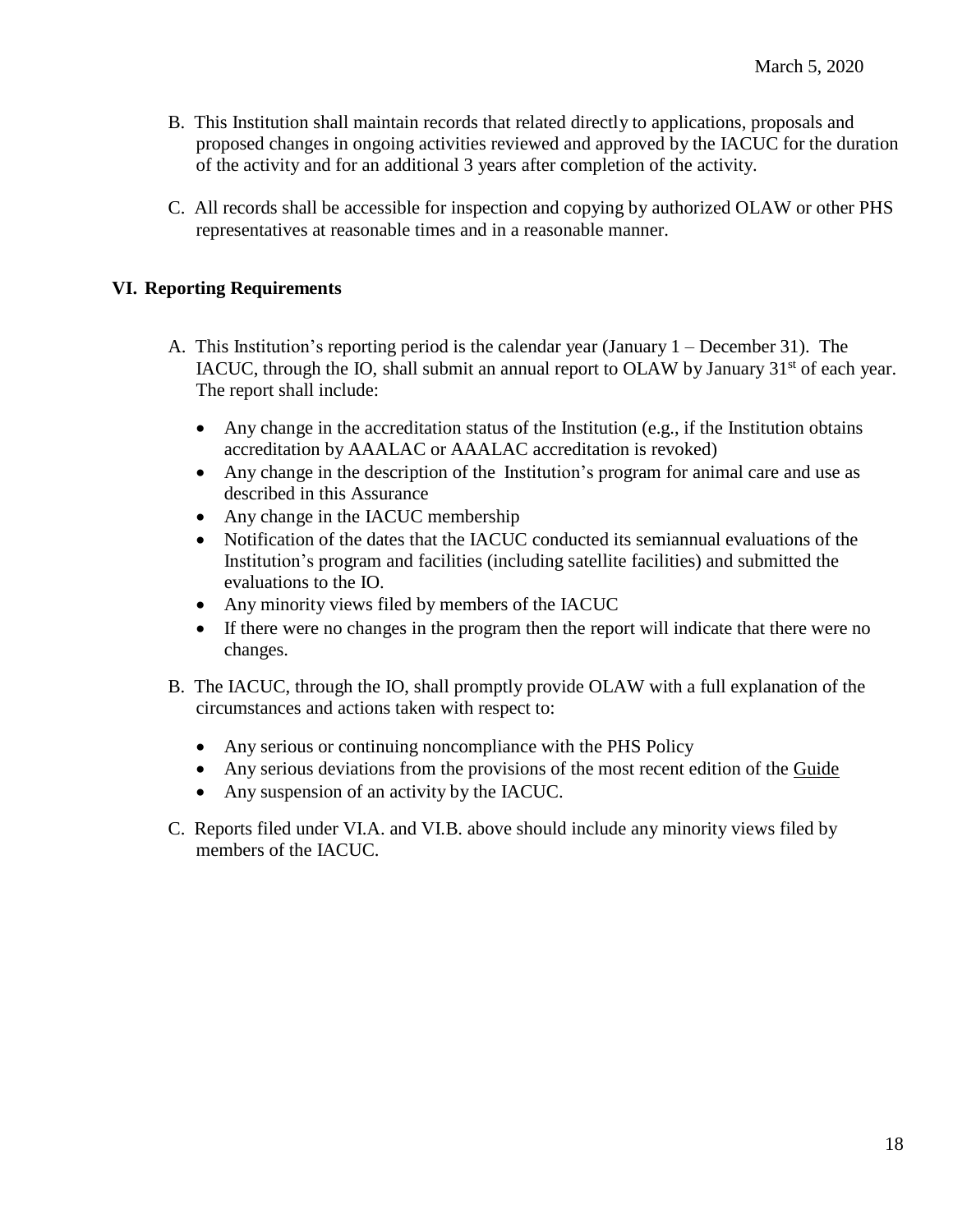#### **VII. Institutional Endorsement and PHS Approval**

A. Authorized Institutional Official

| Name:    | Devendra K. Agrawal, Ph.D.                         |
|----------|----------------------------------------------------|
| Title:   | Senior Vice President for Research & Biotechnology |
| Address: | <b>Western University of Health Sciences</b>       |
|          | 309 E. Second Street                               |
|          | Pomona, California 91766-1854                      |
|          |                                                    |

Phone: (909) 469-7040

Email: [dagrawal@westernu.edu](mailto:dagrawal@westernu.edu)

Acting officially in an authorized capacity on behalf of this Institution and with an understanding of the Institution's responsibilities under this Assurance, I assure the humane care and use of animals as specified above.

Signature: Date:

#### B. PHS Approving Official (*to be completed by OLAW)*

| Name:    | Jane. J. Na                                                 |
|----------|-------------------------------------------------------------|
| Title:   | Veterinary Medical Officer                                  |
| Address: | 6705 Rockledge Drive RKL1, Suite 360,<br>Bethesda, MD 20892 |
| Phone:   | $(301)702 - 1922$                                           |
| Fax:     | $(301)$ 451-5609                                            |

Signature:

#### Date

Assurance Number: D16-00558 (A3989-01)

C. Effective Date of Assurance: December 1, 2017

D. Expiration Date of Assurance: November 30, 2021